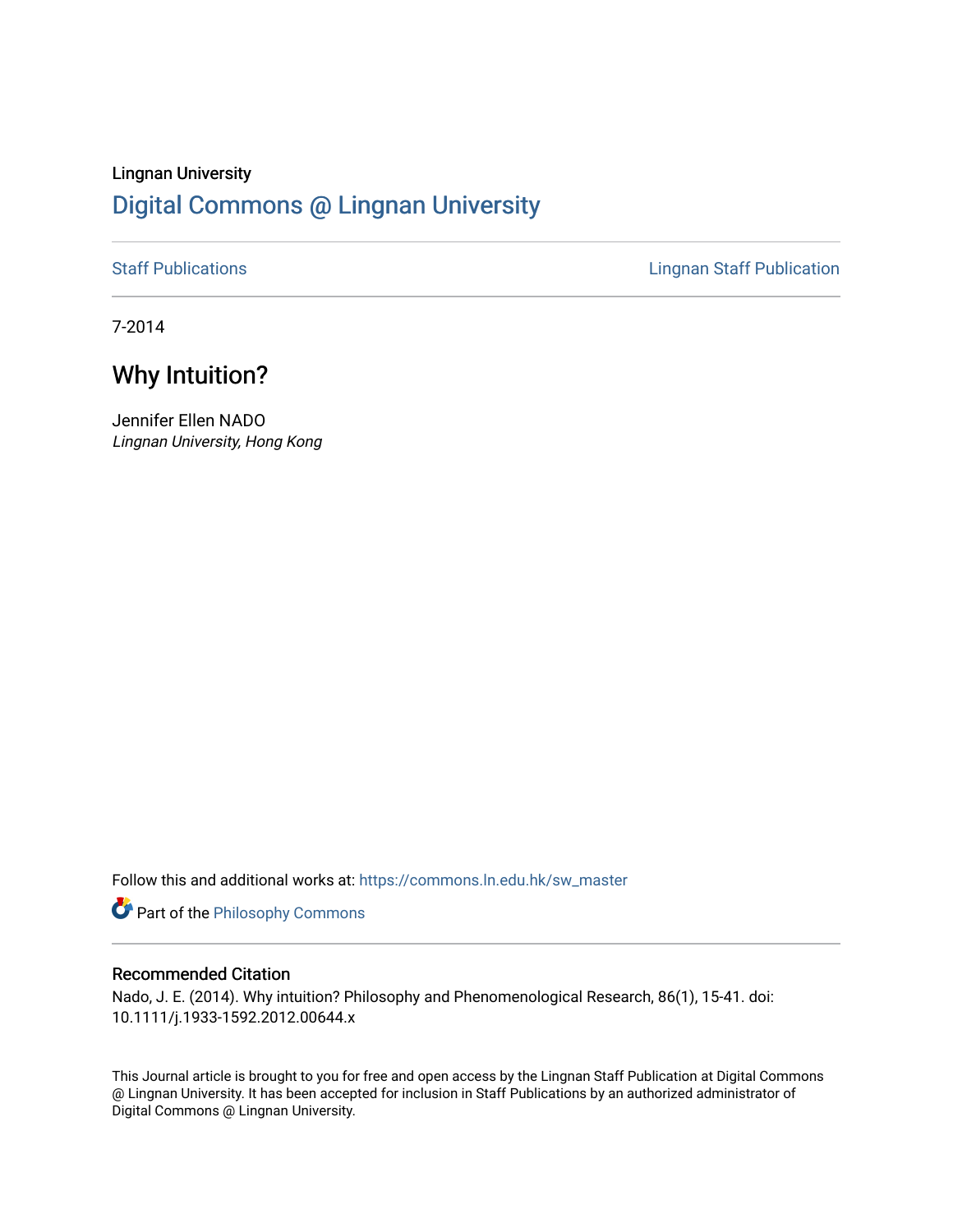#### **Why Intuition?**

## Jennifer Nado Lingnan University jennifernado@gmail.com

#### *Forthcoming in Philosophy and Phenomenological Research*

Recent debates over philosophical methodology have overwhelmingly focused on the epistemological merits of a type of mental state called 'intuition'. Philosophers on both sides have tended to write as though the defensibility of traditional, *a priori* philosophical method fundamentally depends upon whether or not this type of mental state can be shown to constitute a respectable evidential source. More often than not, the question is framed in terms of intuition's reliability; opponents of traditional methodology attempt to show that intuition fails to reliably track the truth, while defenders attempt to refute these claims and to show that intuition is sufficiently reliable after all. One gets the sense that the very fate of intuition-based inquiry is taken to hang on the outcome of these disputes.

In this paper I will argue that this entire dialectic is somewhat misguided. The mental states which are generally assumed to fall under the category of 'intuition' likely comprise a highly heterogeneous group; from the point of view of psychology or of neuroscience, in fact, 'intuitions' appear to be generated by several fundamentally different sorts of mental processes. If this is correct, then the term 'intuition' may simply carve things too broadly. I will argue that it is a mistake to focus on *the* 'reliability of intuition'; empirical evidence suggests that the reliability of one type of intuition may tell us next to nothing about the reliability of other types. Rather than debating the evidential status of intuition as a whole, philosophers interested in methodology would do well to focus their investigations much more narrowly.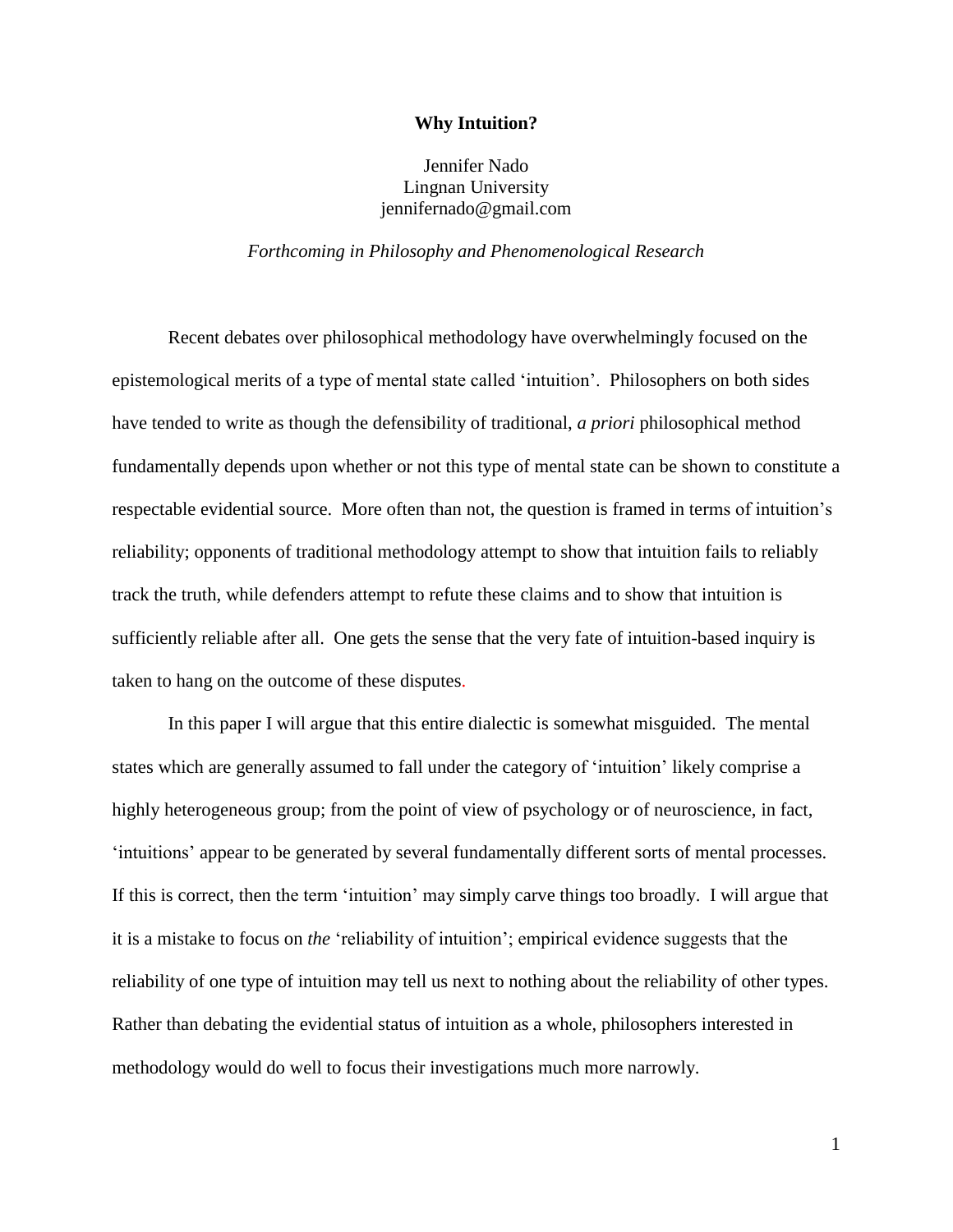The first section of this paper will examine the propensity of philosophers on both sides of the intuition debate to frame discussion in terms of the reliability of a supposedly cohesive, supposedly natural kind of mental state – intuition. In section two, I will briefly discuss the 'generality problem' for reliabilism, and the important possibility it raises: namely, that 'intuition' may not pick out a mental state of the appropriate grain for the purposes of current methodological debate. The generality problem itself will not be my focus – rather than attempting to offer any sort of solution to the generality problem, I will instead argue for a far narrower thesis. Specifically, I will claim that psychological and neuropsychological evidence motivates an alternative 'carving' of the mental states commonly referred to as 'intuitions'- one which suggests an epistemological situation which sharply contrasts with that suggested by the broad, 'single-capacity' conceptions of intuition surveyed in section one.

This alternate carving of the mental terrain, which I call the 'heterogeneity' approach to intuition, individuates mental capacities relating to 'intuitive' judgment much more narrowly. This narrow division is motivated by the hypothesis that there exist diverse psychological underpinnings for different classes of intuitive judgment – and the further hypothesis that this diversity indicates that reliability will need to be assessed separately for moral intuitions, for epistemological intuitions, for logical intuitions, and so forth. A review of empirical evidence supporting the first hypothesis will be the focus of section three; arguments for the second hypothesis will occupy section four. The upshot will be that, for purposes of methodological debate, the category picked out by 'intuition' appears hopelessly over-broad. Consequently, the question of the reliability of intuition – and, in turn, the question of the status of intuition-based methodology – will likely have no simple answer. The final section will discuss the consequences of this proposal for current debates on philosophical methodology.

2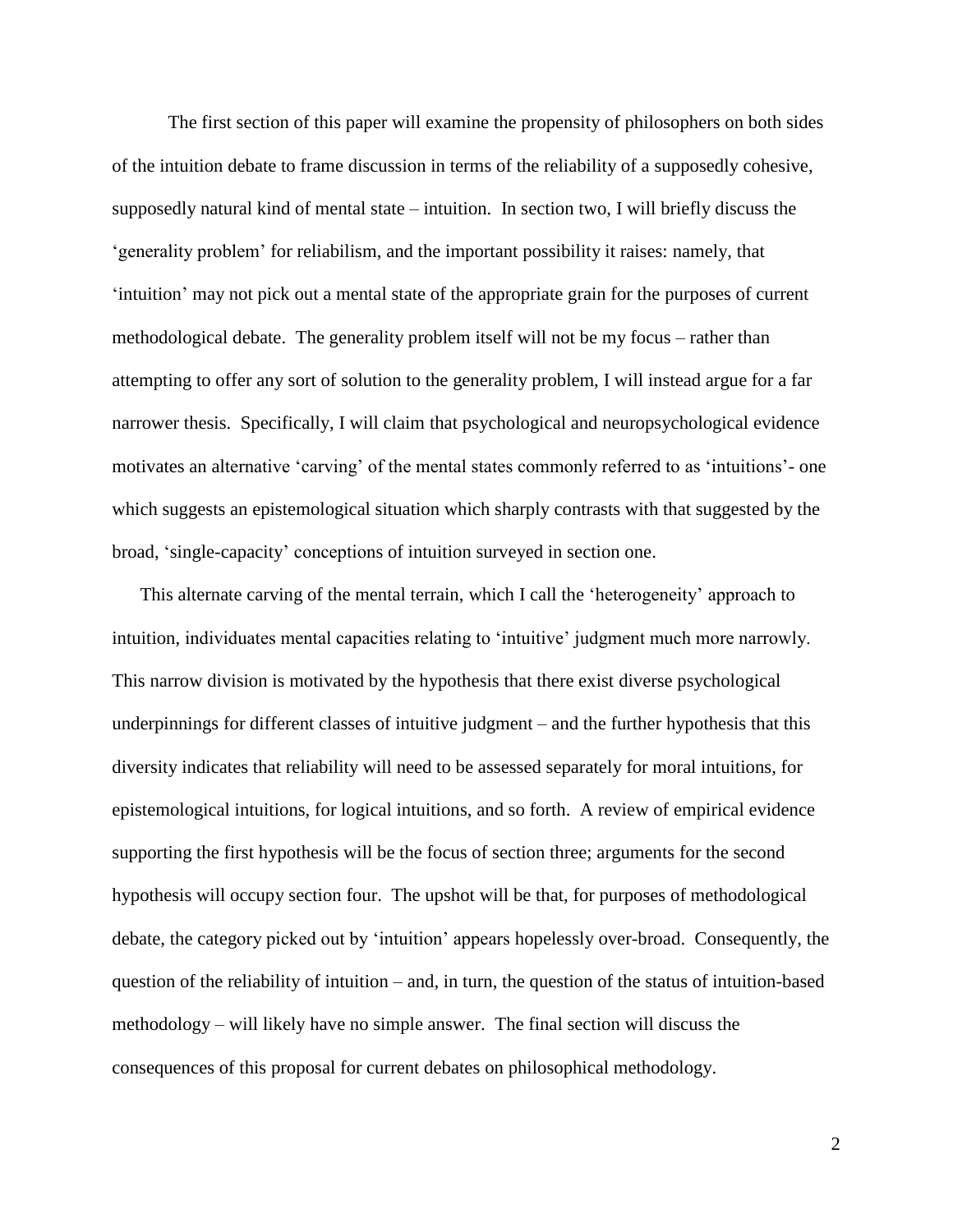#### I. Current perspectives on intuition

 $\overline{a}$ 

Though the criticisms and defenses of intuition which have arisen over the past fifteen or so years are quite varied, there is a general – though admittedly not universal – tendency to write as though the intuitive judgments invoked by philosophers<sup>1</sup> stand or fall together, and that their doing so will be a consequence of the reliability or lack thereof of some unified mental capacity called 'intuition'. This tendency is shared even by philosophers whose views on the nature of this capacity are quite distinct. It will be useful to provide a few quick examples of the phenomenon.

Before we begin, however, a few caveats are in order. The examples below are meant to reflect the state of philosophical dialectic in a particular area – that of debates over philosophical methodology. Within these debates, I argue that there is a tendency to discuss intuition as if it were 'monolithic'. This does not necessarily imply that philosophers tend, in actual practice, to *employ* intuition as though it were monolithic. Nor does it imply that the 'received view' in philosophy *as a discipline* is that intuition must be monolithic. My complaint, instead, is simply with the language and conceptual framework being employed in current methodological debates.

A final preparatory note: with the exception of George Bealer, the philosophers mentioned in this section are not always fully explicit regarding their own commitment to a monolithic conception of intuition. Their language has often suggested such an approach, but this may reveal nothing more than a failure to consider alternatives. I suspect several of the philosophers discussed would be wholly sympathetic to the 'heterogeneity' approach to intuition I offer in the second half of the paper. If this is right, then so much the better – the aim of this

<sup>&</sup>lt;sup>1</sup> The term 'intuition', as used in everyday conversation, appears to differ substantially from the usage relevant to philosophy. In particular, the colloquial use of 'intuition' covers hunches, guesses, and the like. In this paper, use of the term 'intuition' is meant to reflect philosophical use.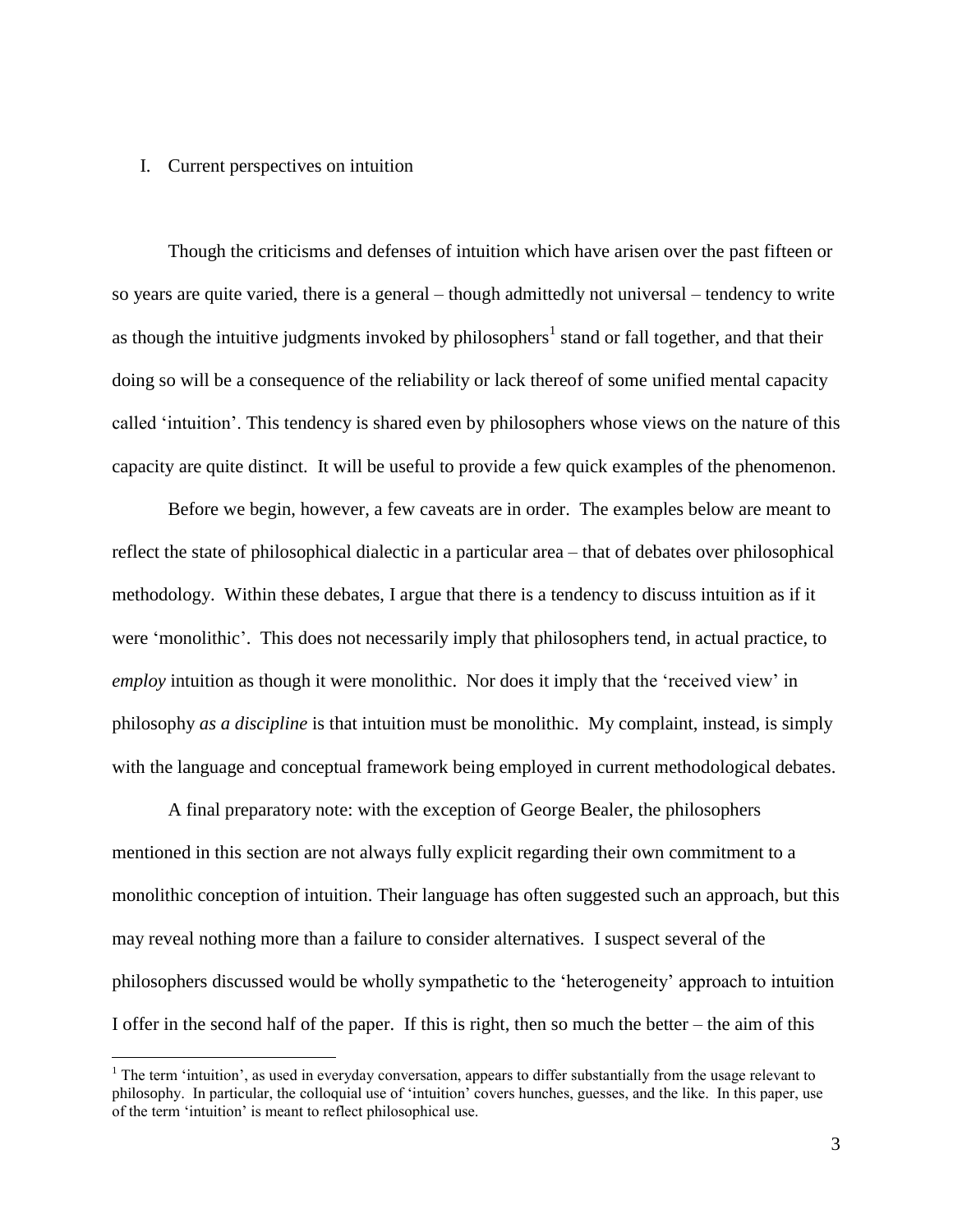paper is not to defeat some particular philosopher's position, but to call attention to an aspect of the intuition debate that I find to be counter-productive.

Now to the task at hand. Perhaps the clearest example of the single-capacity characterization of intuition is found in the work of George Bealer. Bealer claims that intuition forms something like a natural mental kind – that it is a "*sui generis*, irreducible, natural (i.e., non-Cambridge-like) propositional attitude" (Bealer 1998, 213). Specifically, Bealer holds the view that intuition is a certain sort of *intellectual seeming* – a conscious episode in which, upon considering some proposition P, P simply seems as though it *must* be true.

In practice, these intellectual seemings are generally identified by reference to their possession of some distinctive sort of phenomenology. In distinguishing intuitions from guesses, for instance, Bealer writes that "guesses are phenomenologically rather more like choices; they are plainly not seemings" (Bealer 1998, 210). A further example – "it does not *seem* to me that  $25^2$  = 625; this is something that I learned from calculation or a table. Note how this differs, phenomenologically, from what happens when one has an intuition" (Bealer 1998, 210). Thus, a mental state is an intuition if and only if it is an 'intellectual seeming' accompanied by a sense of necessity - and such intellectual seemings are distinguished from other states by reference to their phenomenology. A very broad variety of states qualify. Beyond the standard examples provided by reactions to Gettier cases or Twin Earth scenarios, Bealer notes that we have intuitions

"that phenomenal colors are incompatible, that moral and aesthetic facts supervene on the (totality of) physical and psychological facts, that a given determinate (e.g., a particular phenomenal shade) falls under its determinables (e.g., being a phenomenal shade), that the part/whole relation is transitive over the field of regions, or that congruence is a symmetric relation" (Bealer 1998, 211).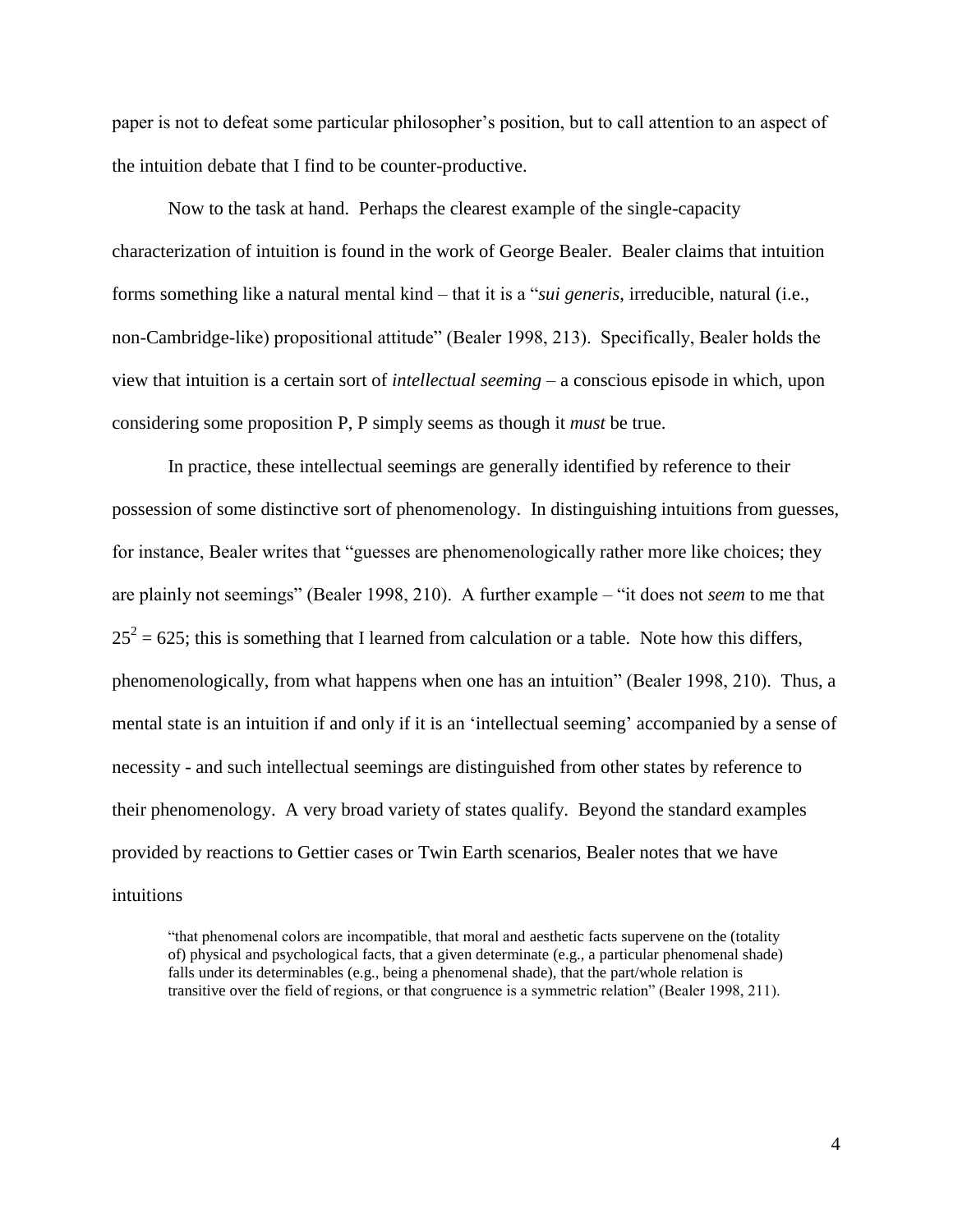Bealer also mentions mathematical intuitions, logical intuitions, and even intuitions about the infinite divisibility of space and time. Ultimately, Bealer argues that this 'mental kind' must be treated as a basic evidential source.

Joel Pust offers a similar account of intuition, agreeing with Bealer that intuitions are "a distinct kind of mental state with their own 'intellectual' phenomenology" (Pust 2000, 31). Pust's characterization differs slightly from Bealer's, however, in that Pust claims that an intuition must only present its content as necessarily true if the intuiter explicitly considers whether that content is necessary. Most importantly for our purposes, however, Pust claims that "intuition is a genuinely basic faculty distinct from sense-perception, and on no worse initial footing than our other natural faculties" (Pust 2000, 119). Like Bealer, Pust treats intuition as basic; and therefore, as an appropriate target for methodologists' debates.

Ernest Sosa has offered a somewhat different account of the nature of intuition - one which, nevertheless, appears at times to resemble a single-capacity approach. Sosa writes that "to intuit that p is to be attracted to assent simply through entertaining that representational content. The intuition is rational if and only if it derives from a competence, and the content is explicitly or implicitly modal" (Sosa 2007, 101). For Sosa, then, a state counts as an intuition just in case it is an inclination to belief which does not arise from inference or from perception, but rather from mere understanding of the relevant proposition. As with Bealer, Sosa believes that a great variety of states qualify as intuitions – including our inclinations to believe "that  $2+2=4$ ; that no sphere is a cube; that nothing is numerically self-diverse" (Sosa 1998, 260).

Sosa's characterization of intuition as based on competence or understanding in principle leaves room for such understanding to be generated by several different sorts of processes. In fact, in his (2006), Sosa speculates that "various sources [of intuitive pull] are possible, and the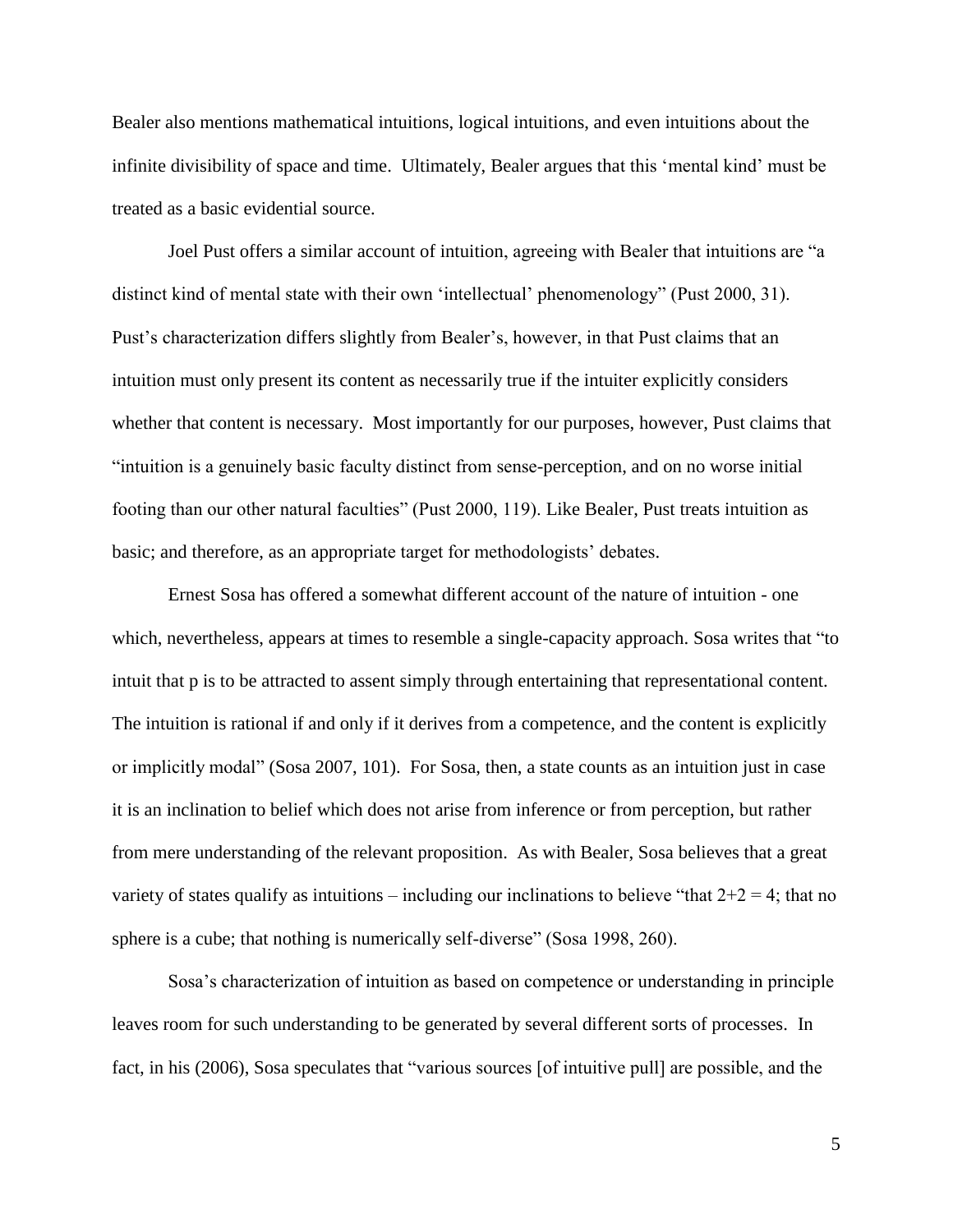epistemic efficacy of an intuition might depend substantially on its source" (Sosa 2006, 212). Nonetheless, in a later article Sosa discusses intuition in ways that strongly suggest that he has a single, unified capacity in mind.

"Prima facie there is a role for intuition in simple arithmetic and geometry, moreover, but *not only*  there. Just consider how extensively we rely on intuition. Take, for example, any two sufficiently different shapes… you may know perfectly well that they are different. And what you know is not just that the actual *tokens* are different: you also know that any word token *so* shaped *would* be differently shaped from any *thus* shaped (as you demonstrate the two shapes in turn)… Why deny ourselves a similar intuitive access to the simple facts involved in our hypothetical philosophical examples? That would seem to be the default position, absent some specific objection," (Sosa 2007, 3).

Throughout that same article, moreover, Sosa refers to *the* epistemic status of intuition, strongly implying that, even if intuition consists in diverse processes, it is nonetheless generally appropriate to treat it monolithically for epistemological purposes. We'll return to this idea in section four.

While the philosophers mentioned thus far are by and large defenders of the traditional, *a priori* approach to philosophical methodology, philosophers less sympathetic to the traditional approach have also tended to characterize intuition in a broadly single-capacity vein. These philosophers are less likely to provide explicit definitions of intuition; indeed, like Sosa, some even entertain the idea that intuitions may have multiple sources. However, they frequently still tend to cast their methodological discussions in terms of intuition generally, suggesting an endorsement of the aforementioned assumption that intuitions, epistemologically speaking, stand or fall together. Robert Cummins, for example, has argued that "we should… dismiss philosophical intuition as epistemologically valueless" (Cummins 1998, 125). Brian Weatherson – who espouses a view according to which use of intuition should be restricted, rather than eliminated – writes, in response to Sosa's comparison between intuition and perception, that "there is a distinction to be drawn here, since perception divides into natural kinds, visual

6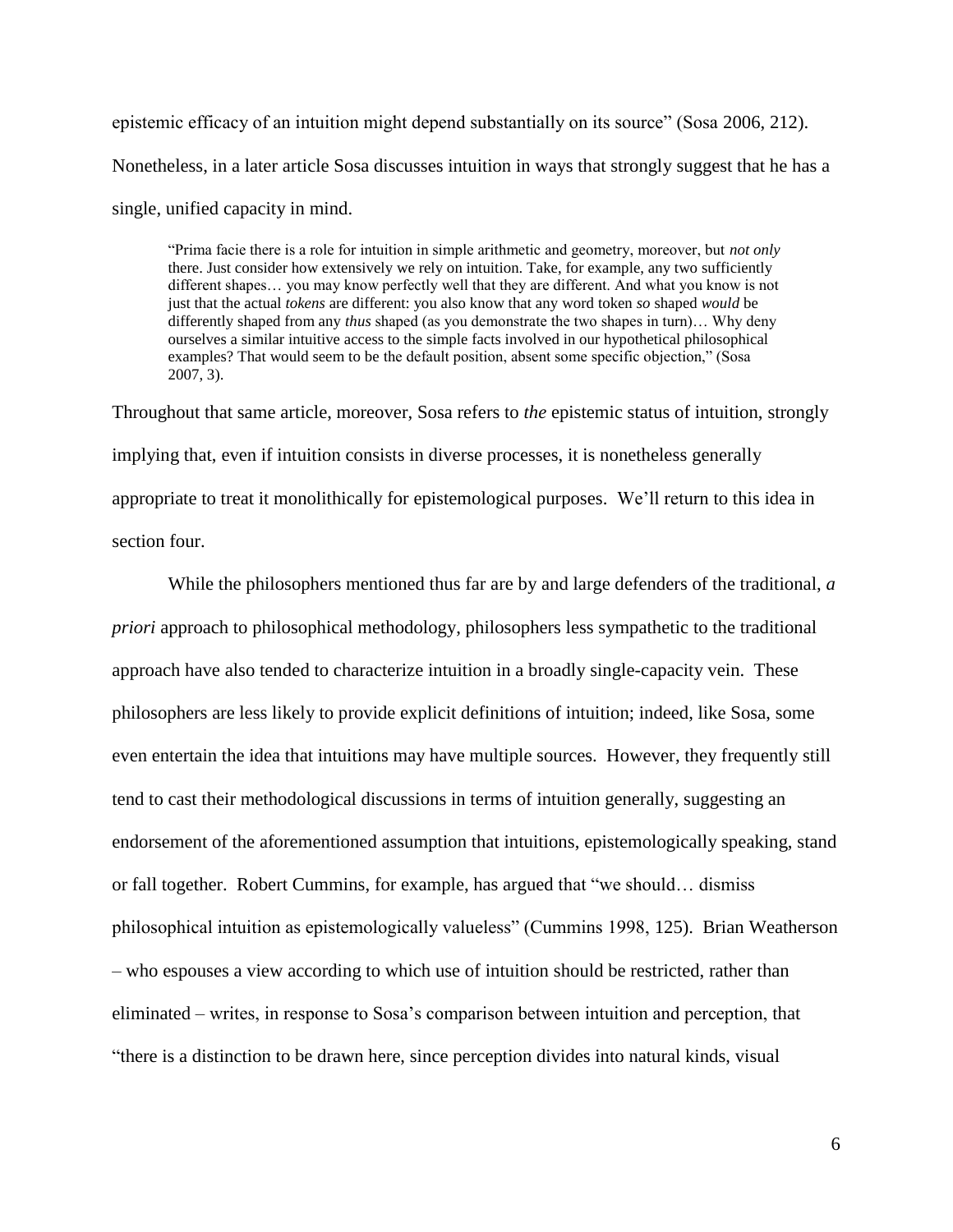perception, tactile perception, etc, and we can use each of these to calibrate the others. It is hard to see how intuitions can be so divided" (Weatherson 2003, 4). $2$ 

Experimental philosophers, who have used empirical studies to question intuition's philosophical merits, have a somewhat mixed track record with regard to their endorsement of the single-capacity approach. Weinberg, Nichols and Stich (2001) and Machery, Mallon, Nichols and Stich (2004) are fairly careful to restrict their conclusions to epistemic intuitions and to semantic intuitions, respectively; Weinberg et al, for example, claim only that "a sizeable group of *epistemological* projects…would be seriously undermined if one or more of a cluster of empirical hypotheses about *epistemic* intuitions turns out to be true" (Weinberg, Nichols and Stich 2001, 429, emphasis mine). Nonetheless, experimental philosophers also frequently make reference to the evidential status of intuition, full stop. Indeed, Alexander and Weinberg (2007) report the findings of the papers mentioned above in the following manner: "Weinberg, Nichols, and Stich and Machery, Mallon, Nichols, and Stich found that *intuitions* are sensitive to such factors as cultural, socioeconomic, and educational background" (Alexander and Weinberg 2007, 65, emphasis mine). As a further example of the tendency to treat intuition as a single capacity, Swain, Alexander, and Weinberg write that "We take the growing body of empirical data impugning various intuitions to present a real challenge for philosophers who wish to rely on intuitions as evidence" (Swain et al. 2008, 153). On the other hand, this claim is quickly followed by the suggestion that "philosophers who wish to continue relying on intuitions as evidence begin empirically investigating intuitions about their favorite thought experiments to determine whether, and *which*, intuitions may be taken as evidence" (Swain et al. 2008, 154, emphasis mine). Further, Weinberg (2007) argues that critics of intuition should avoid targeting

 $2$  Janet Levin makes a similar claim, writing that "in most cases, there is cross-modal agreement among the sources of empirical information, in that the deliverances of vision, touch, and audition rarely conflict… philosophical intuitions, on the other hand, comprise a single 'mode'" (Levin 2004, 197).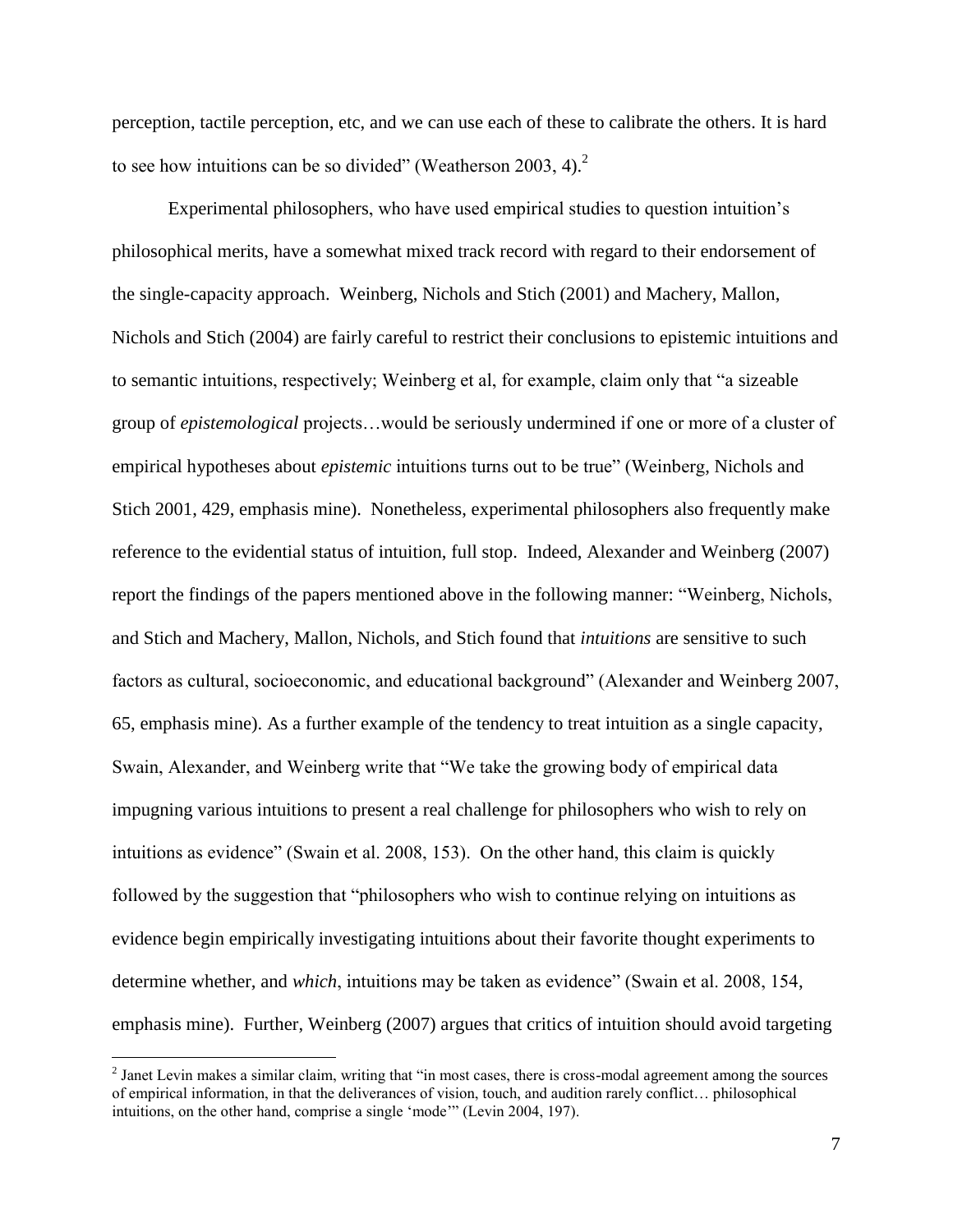intuition as a whole, and instead focus on targeting a particular type of *practice*, which he dubs "philosophers' appeals to intuition".

It does appear that many philosophers, either explicitly or implicitly, consistently or inconsistently, portray intuition as a fairly natural, unified type of mental state – and treat it as such during methodological debate.<sup>3</sup> As mentioned before, much of this tendency might dissolve upon consideration of the alternative; it is my hope that it does. But drawing attention to his tendency is not a mere technical quibble on my part. On the contrary, as I'll discuss in the next section, the grain of one's epistemological categories makes a huge difference to evaluations of reliability. Since many philosophers take the evidential status of intuition to be (at least in large part) a matter of reliability<sup>4</sup>, the single-capacity approach may well be skewing our evaluations of traditional philosophical methodology.

#### II. A 'generality problem' for intuition?

 $3$  It is worth noting some prominent exceptions to this approach. David Lewis believed that our intuitions are merely opinions or beliefs (Lewis 1983, x) - a view echoed by Peter Van Inwagen (2001, 149). More recently, Michael Devitt has argued that intuitions are "empirical theory-laden central-processor responses to phenomena, differing from many other such responses only in being fairly immediate and unreflective" (Devitt 2006, 491) – and that while some may be partly innate, many simply reflect accumulated experience. Finally, Timothy Williamson has recently provided a very explicit rejection of the view that intuitions form the primary source of evidence in philosophy, arguing that "what are called 'intuitions' in philosophy are just applications of our ordinary capacities for judgment" (Williamson 2004, 109).

<sup>&</sup>lt;sup>4</sup> Bealer is quite explicit in claiming that the evidential worth of intuition is to be determined by reference to reliability - "the only adequate explanation [of the evidential status of intuition] is some kind of truth-based, or reliabilist, explanation" (Bealer 1998, 214). Sosa takes reliability to be crucial to an evaluation of evidential worth, as well – "if the appeal to intuition is to help explain in some way how one knows any [of the things one intuits], then intuition must presumably be a reliable 'source' of true belief" (Sosa 1998, 262). On the other side of the debate, Weinberg and colleagues write that "intuitions about esoteric cases are in a state of challenge, in that significant evidence against their reliability has been amassed to which no response has yet been found" (Weinberg et al., under review).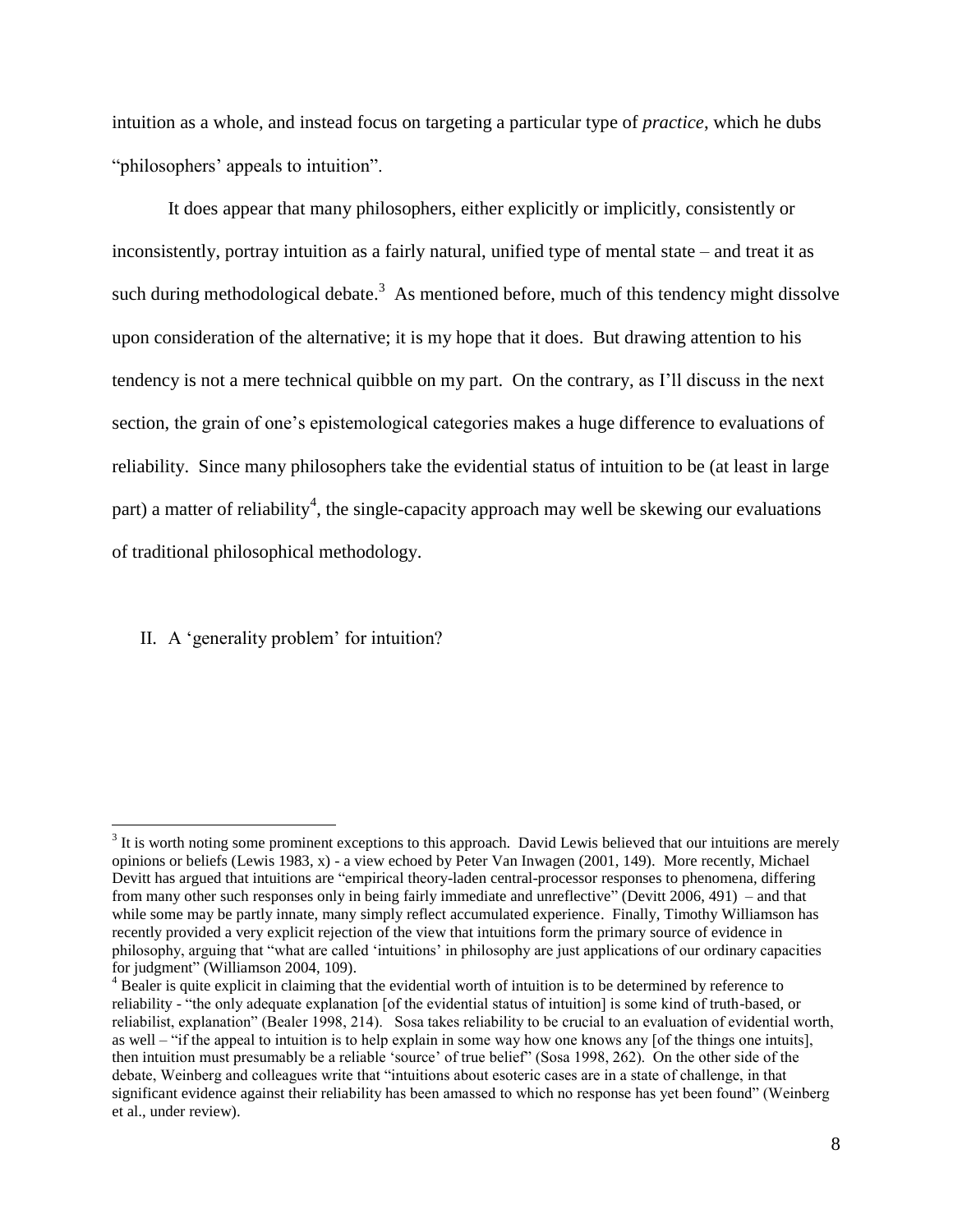The following is a well-known problem for reliabilist epistemological theories. In order to evaluate the justificatory status of a belief, the reliabilist must determine whether the process which generated the belief is a reliable one. But plausibly, any given episode of belief formation falls under numerous process types – the cause of my belief that there is a pen on my desk might be said to be an instance of perceptually-based belief formation, of visually-based belief formation, of pen-identification processing, and so on. How are we to decide which process type is relevant to determining the epistemological status of the belief at hand? This is known as the 'generality problem' for reliabilism.<sup>5</sup>

This type of problem, I think, has serious consequences for every account which takes reliability to be a litmus test for any sort of epistemological category – be it knowledge, justification, evidence, or otherwise. When one uses reliability to determine the epistemological value of any given state, there is a serious possibility that the process type said to produce that state may be characterized too narrowly, or too broadly. If the process type is of the wrong grain, one might fail to accord epistemological value to a state which warrants it. Arguably worse, though, epistemological value may be granted where it ought to be withheld. A worry therefore arises. As noted earlier, philosophers have frequently defended the use of intuitiongenerated beliefs by appealing to intuition's reliability. But might intuition be too broadlycharacterized, or even too narrowly-characterized, at least for purposes of methodological debate? Might we do better to focus on processes $^6$  of a different degree of generality?

<sup>&</sup>lt;sup>5</sup> For an introduction to the problem, see e.g. Conee and Feldman (1998) and Alston (1995).

<sup>&</sup>lt;sup>6</sup> The description I have just given casts intuition as a *process*. This characterization may seem to be in tension with the characterizations of intuition found in the literature – as can be seen from the previous section, intuition has variously been described as a *sui generis* propositional attitude (Bealer, Pust), as an inclination to believe (Sosa), or as simply a type of belief (Lewis). On each of these characterizations, it seems most natural to interpret 'intuition' as applying to the *outcome* of a mental process, rather than to a mental process itself. Nevertheless, at least two of the authors just mentioned also explicitly appeal to the 'reliability of intuition' – and on most standard versions of reliabilism, reliability is a property of processes. Plausibly, these authors' usage reflects the fact that the term 'intuition' is rather like 'perception' – one can speak of perception as a mental process, or one can speak of 'a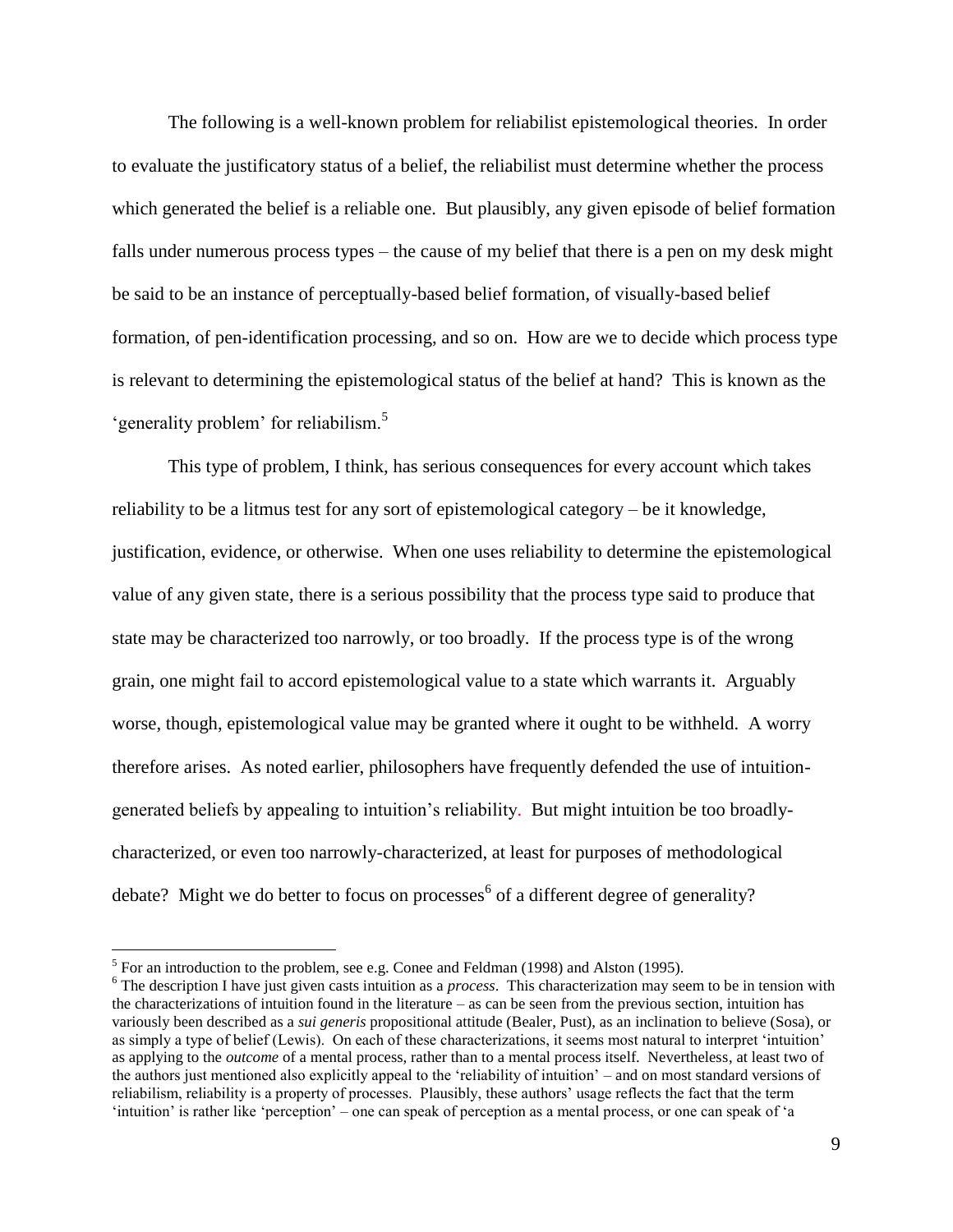I want to emphasize that I have no intention of offering a general-purpose solution to the generality problem. Nor is it my intention to use the generality problem as a premise in an argument against a reliabilist conception of evidence, or even against a reliability-based assessment of the worth of intuition. On the contrary, I take reliabilism to be among the most plausible epistemological approaches currently on offer, and I am quite convinced that reliability should continue to be a central consideration in debates over philosophical methodology. My aim, instead, is merely to call attention to the following strange fact: while there have been many attempts to offer definitions that succeed in capturing most cases philosophers are inclined to classify as intuitions, very little explicit consideration has been given to the question of whether the categories so defined are ones which are appropriate foci for methodological debate. That is to say, philosophers do not generally attempt to defend their accounts from the accusation that they carve mental states too broadly or too narrowly for the purpose at hand – namely, the purpose of attacking or defending traditional philosophical methodology.<sup>7</sup> This is particularly

perception' in the sense of a state produced by the process(es) of perception. Alternately, perhaps the claim that intuition is reliable is only meant to indicate that every intuition is produced by a reliable process. However, in the absence of specific claims to the contrary by the authors, the most obvious interpretation of *that* claim is that every intuition is produced by the *same* reliable process (type). Finally, perhaps the claim that intuition is reliable should be taken to mean that every intuition possesses the property of being sufficiently truth-tracking (in, e.g., the sense specified by Nozick (1981)). But again, in the absence of specific details from the authors, the most obvious way to defend this claim would be to hypothesize a single process (type) which grants this property to all intuitions it produces. Thus, essentially the same problem remains, regardless of the interpretation given to the 'reliability of intuition' – what reason is there to believe that the 'intuition-generating' process type is of the appropriate grain?  $<sup>7</sup>$  Bealer does briefly mention the generality problem. He notes that the category of mental states including all and</sup> only beliefs that there is no largest prime does not qualify as a reliable source of evidence, despite the fact that such beliefs are always true. This category does not qualify, Bealer claims, because only basic sources of evidence are to be evaluated according to a reliabilist criterion; and further, "something can be a candidate basic source only if it is a natural (i.e., non-Cambridge-like) propositional attitude. Intuition, appearance, introspection, belief, desire, guessing, wondering all qualify" (Bealer 1998, 218). I admit to some perplexity over this response. Reliabilism is standardly cashed out in terms of the reliability of mental *processes*; further, a process reliabilism is suggested by Bealer's characterization of reliability in terms of the existence of a "strong modal tie between [the candidate source's] deliverances and the truth" (Bealer 1998, 216). However, Bealer's aforementioned 'natural propositional attitudes' include belief and desire, neither of which are plausibly construed as processes, much less processes of the appropriate grain for reliabilist evaluation. 'Belief' makes the list of potential basic sources of evidence – perhaps 'belief-formation' is the intended process? But belief-formation is a paradigm case of a process-type which is too broad to be usefully evaluated for reliability. Say it turns out that an individual's beliefs tend towards 80 percent truth. Does it follow that every last one of her beliefs is justified, by virtue of being produced by the reliable process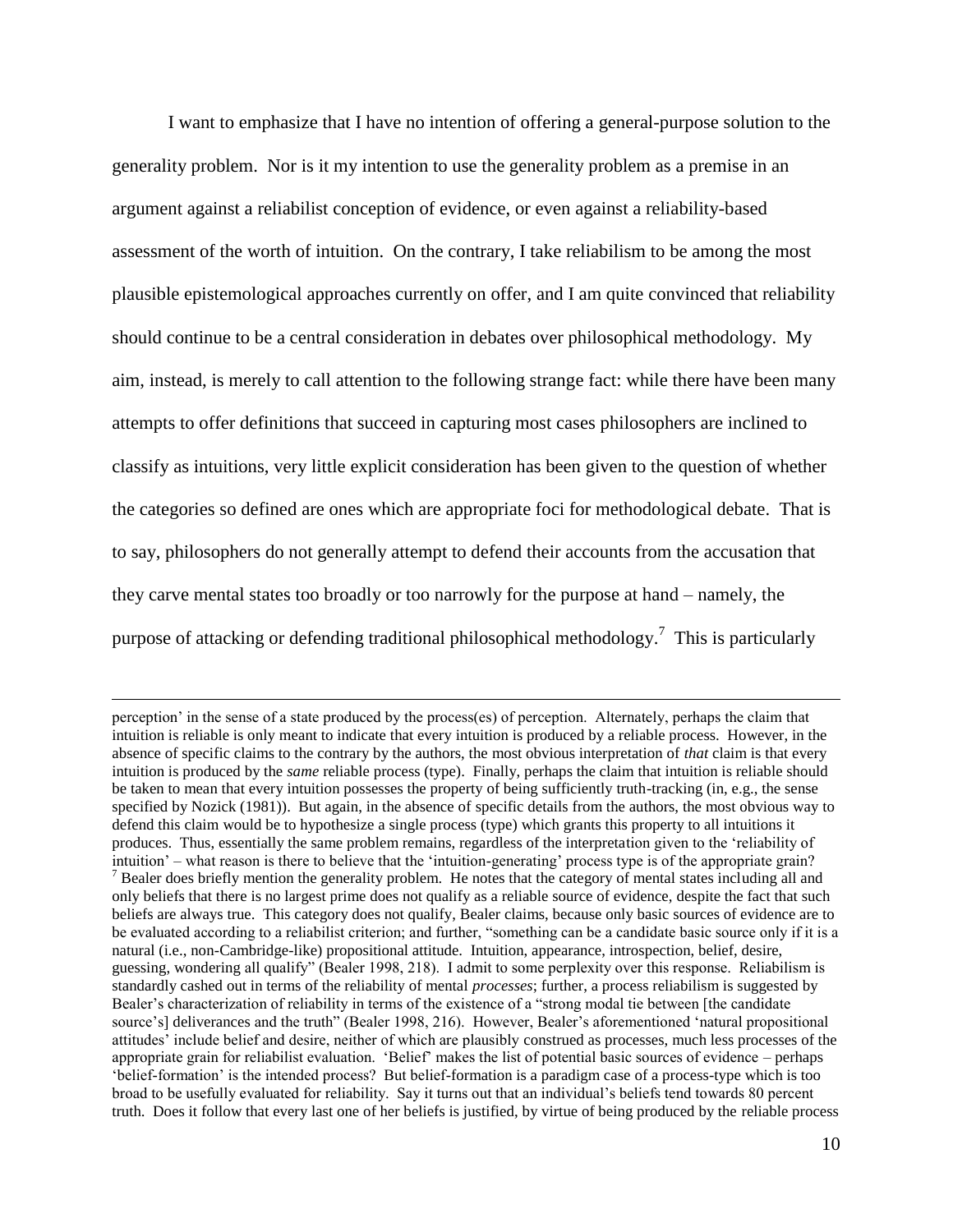surprising given the fact that the states we are inclined to classify as 'intuitions', when viewed from the standpoint of psychology, appear to be fairly heterogeneous.

Even from a standpoint of psychological naïveté, intuitions can seem a motley bunch. There are classificatory intuitions regarding whether x does or does not count as a case of knowledge, a case of pain, or a case of morally permissible action. There are modal intuitions, regarding whether a certain case is possible, or necessary. There are logical intuitions. There are mathematical intuitions. There are intuitions which may not fall under any of these categories, such as the intuition that phenomenal colors are incompatible. Unsurprisingly, there is at least some empirical evidence that these intuitions are not all produced in the same manner.

In the next section, I will review some empirical evidence which I take to suggest that different types of intuitive judgments are produced by highly diverse psychological processes. In the following section, I'll turn to the question of whether such diversity in underlying psychological processes (should it indeed exist) motivates focusing on a more fine-grained carving of the mental domain, at least for methodological purposes. My claim will be that it surely does. Indeed, I'll suggest that the existence of significant diversity would make the question of the reliability of intuition about as informative, at least for methodological purposes, as the question of the reliability of thinking.

#### III. Evidence for heterogeneity

 $\overline{a}$ 

We will now begin a brief tour of some relevant empirical work on types of cognition generally regarded as 'intuitive'. This section will present two general sorts of considerations

*belief-formation*? This seems implausible. After all, this same individual might have (say) a policy of believing everything she reads in tabloid newspapers, and might therefore have only a 20 percent accuracy rate for beliefs regarding celebrity exploits. Surely her tabloid-informed beliefs are not to be counted as reliable.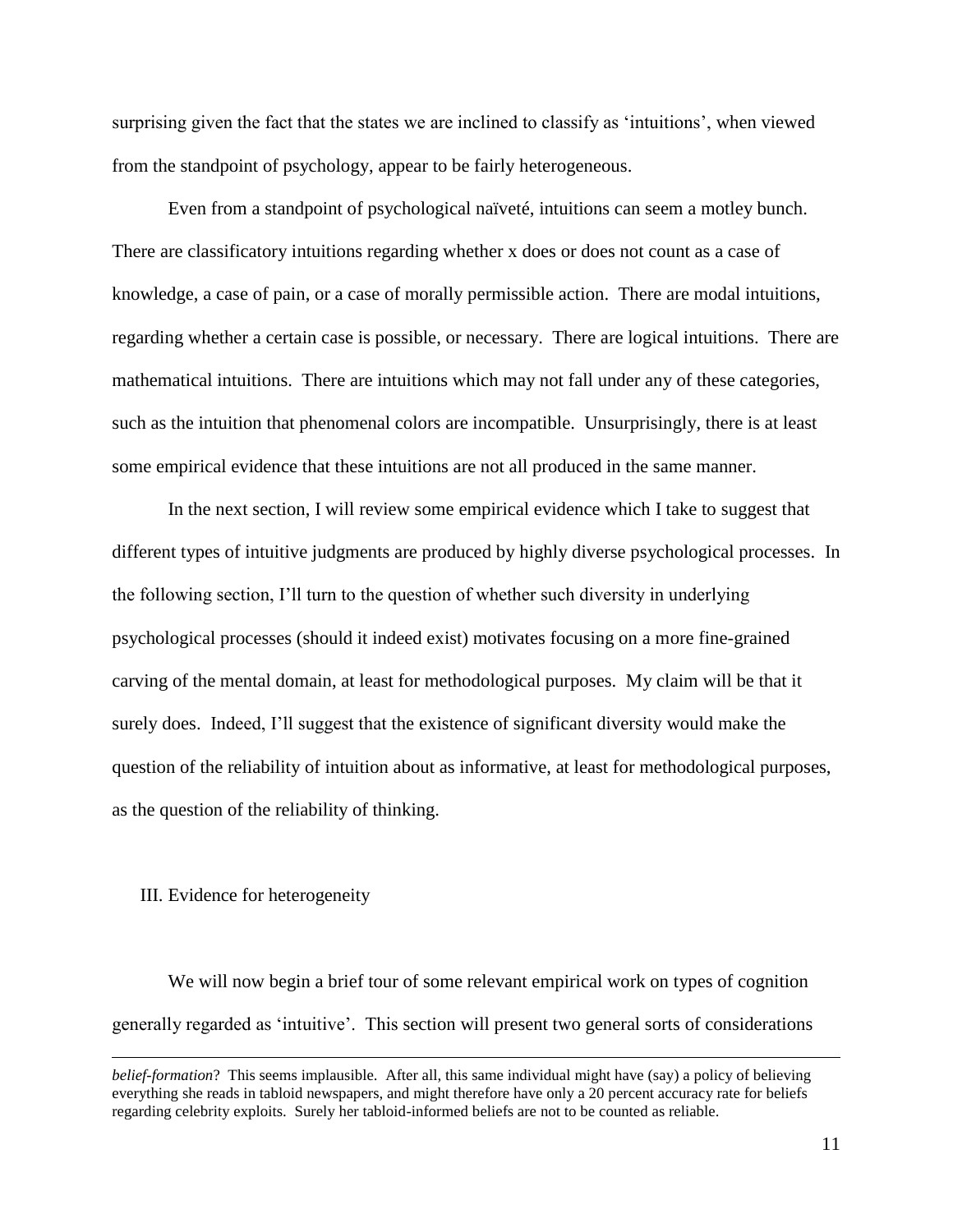which I take to provide good reason to take a 'heterogeneity' approach to intuition seriously. The first involves brief presentations of the views of researchers who have suggested more or less domain specific models for the types of cognition under consideration. This may seem, *prima facie*, to involve an inappropriate sort of 'argument from authority'. However, my aim is not to invoke such models as proof of the heterogeneity approach, but merely to demonstrate that alternatives to the single-capacity perspective on intuition exist and are taken seriously in nonmethodological contexts. Insofar as the psychological (and in some cases, philosophical) literature contains serious consideration of the existence of such domain specific processing, it is incumbent on philosophers interested in the epistemology of intuition to at least take such possibilities into account. The primary claim of this paper is simply that philosophers have generally failed to do so, to the detriment of current debates on methodology.

The second type of consideration presented in favor of the heterogeneity approach is a bit more concrete, involving examples of domain-specific cognitive deficits in areas relevant to philosophical theorizing. Such deficits may either be acquired as a result of brain lesions, or they may manifest as a developmental impairment. In either case, the existence of such deficits can provide evidence that certain types of 'intuitive' reasoning may be dissociable from other types. If, for example, one's moral reasoning can become impaired without any effect on one's logical reasoning, then this provides evidence that moral reasoning is at least to *some* degree independent from logical reasoning – and may even be subserved by something like a separate cognitive mechanism.<sup>89</sup> However, it must be mentioned that in such a case the possibility would

<sup>&</sup>lt;sup>8</sup> Where 'cognitive mechanism' is not intended to suggest anything like a full-fledged Fodorian module, but merely some kind of domain-specific capacity.

<sup>9</sup> There are, admittedly, other possible interpretations. A single 'intuition mechanism' might produce both moral and logical judgments, but moral judgments might involve higher demands on the mechanism and might therefore be the first to show impairment when the mechanism has been damaged. Even if this were the correct interpretation, however, there would still be certain epistemological upshots. Consider a parallel case with vision. Though the same basic mechanisms underlie both moderate-distance and long-distance vision, the fact that long-distance vision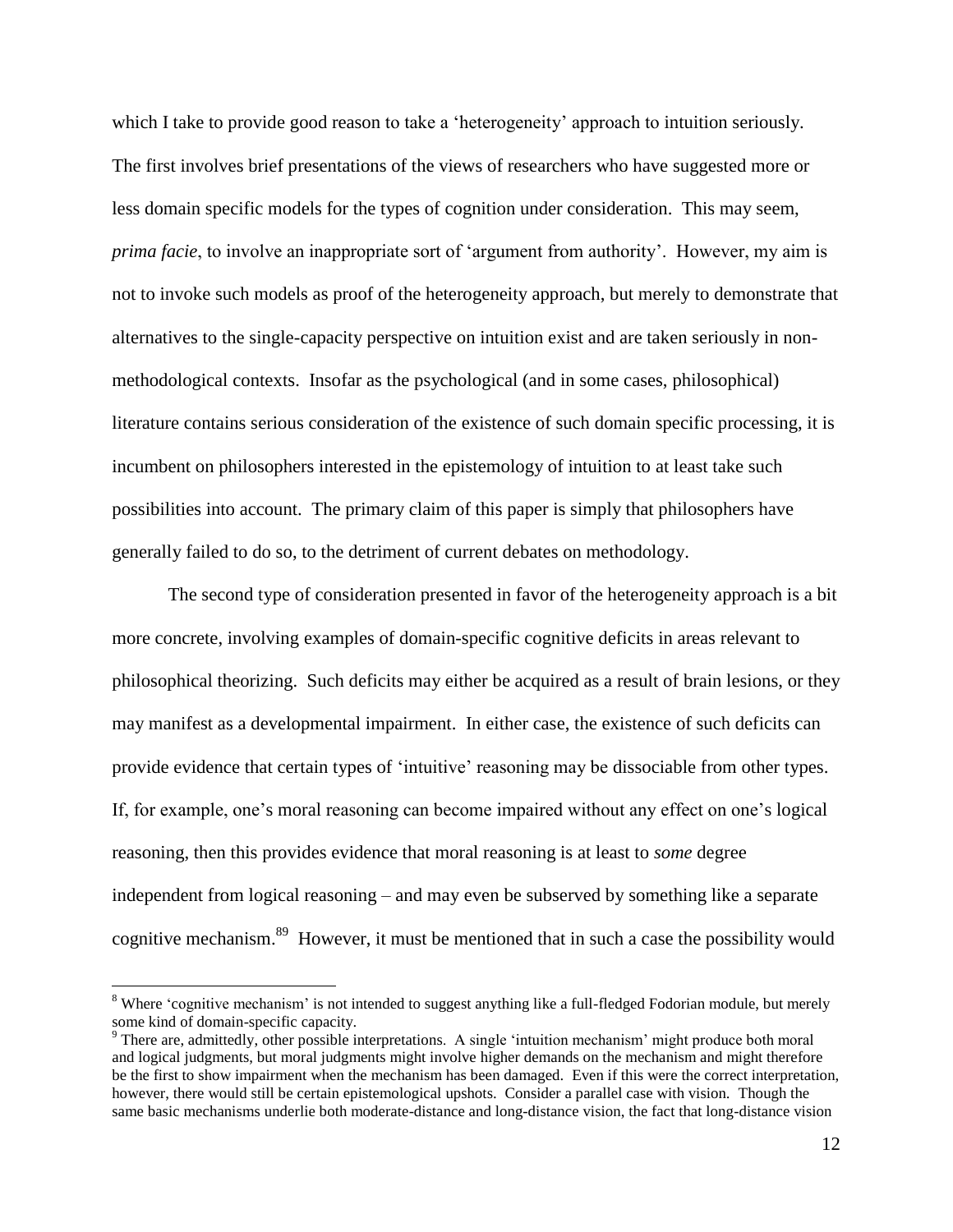remain that moral reasoning is dependent on logical reasoning in *addition* to some other factor – and that, therefore, impairment of *logical* reasoning might still result in impairment of *moral* reasoning.

In certain cases, though, further evidence may point to a double dissociation – that is, a case in which function A can become impaired while function B remains intact, *and* (by some other route) function B can become impaired while function A remains intact. Double dissociations provide strong evidence for independence of function – much stronger than that provided by the single dissociations considered above. But it is important to note that even when a double dissociation is found to be absent, a single dissociation may still provide evidence that two functions should be considered separately for the purpose of an evaluation of reliability.<sup>10</sup>

With the preliminaries now in place, let us turn to a presentation of some relevant empirical work. To begin, it is quite plausible that the psychological processes that produce classificatory judgments<sup>11</sup> (judgments about, e.g., whether a given case counts as an instance of

is more easily impaired (as in myopia) has potential consequences for, e.g., court trials that rely on a witness's visual experiences as evidence. A court cannot dismiss the possibility of myopia-induced error in a witness's long-distance identification of a suspect by simply appealing to the on-balance reliability of vision. *Mutatis mutandis* for the intuition case; any evidence for even single dissociations within the realm of intuition ought therefore to be given serious attention.

<sup>&</sup>lt;sup>10</sup> Consider the case of reading comprehension and visual acuity. Dyslexia provides evidence that performance on reading comprehension tasks can become substantially impaired without impact upon one's visual acuity. The reverse does not hold; if one's visual acuity is sufficiently impaired, one's performance on reading comprehension tasks will be as well. This performance impairment occurs, of course, because the successful operation of one's basic visual processes is a *prerequisite* for successful reading comprehension. When the range of circumstances in which one's vision operates successfully is decreased, the range of circumstances in which one's reading ability operates successfully is thereby decreased as well. Nonetheless, reading ability and visual acuity are plausibly best considered as separate for epistemological purposes; further, the single dissociation discussed above might plausibly be taken to provide at least some evidence for their separation.

 $<sup>11</sup>$  From here on, I will frequently refer to 'judgments' rather than 'intuitions'. I do so because data from the studies</sup> being discussed generally involve verbally reported judgments; though the studies concern areas of cognition philosophers take to involve intuition, the term 'intuition' is rarely used. This shift in vocabulary is liable to strike some readers as unwarranted – particularly philosophers who take intuitions to be seemings or inclinations rather than judgments or beliefs. There are a few things to say on this front. First, it is not obvious how one would empirically test for the presence of a seeming or an inclination other than by eliciting reports of judgments *caused*  by those seemings or inclinations; thus, it's not obvious to me that findings on judgment *automatically* 'change the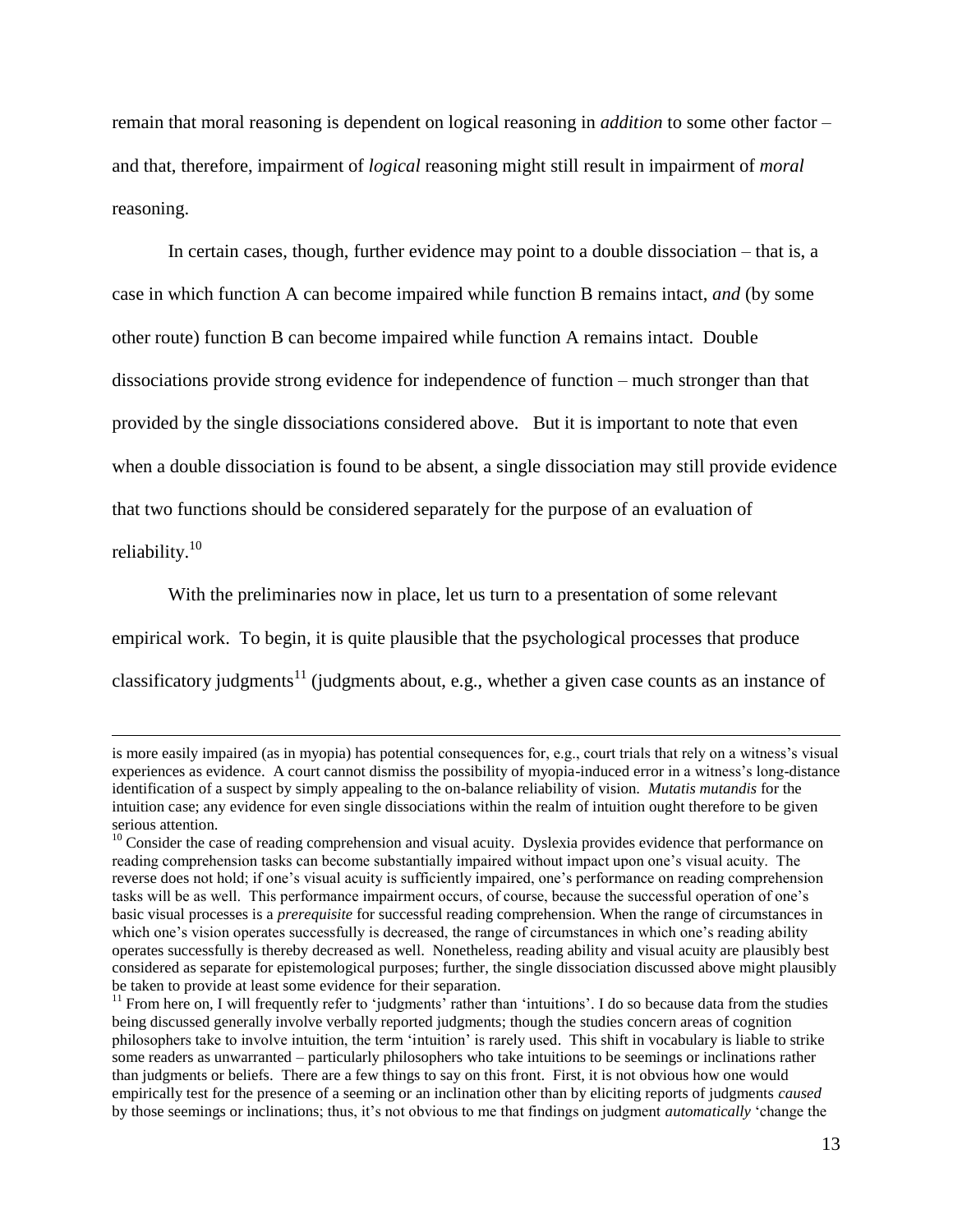knowledge, or of morally right action) are quite different from the processes underlying our use of fundamental logical rules or the processes underlying basic mathematical cognition. Neuropsychological and developmental evidence raises the possibility, for example, that there may be one or more domain-specific capacities underlying mathematical processing.

McCloskey et al (1985) propose two systems for mathematical cognition – the 'numberprocessing system' and the 'calculation system'. Each of these systems, in turn, is hypothesized to contain several sub-systems; for example, the number-processing system contains both comprehension and production components. Stanislas Dehaene and his colleagues propose a 'triple-code' system, centered on a domain-specific, innate core number system found in the intraparietal sulcus (Dehaene and Cohen (1995), Dehaene (1999), Dehaene et al (2003)). The core system represents quantities in an analog, nonverbal format – rather like a number line - and is useful for approximate calculations and for comparisons of magnitude. However, the brain is also capable of representing numbers in verbal (number word) and visual (Arabic numeral) formats, and these types of representation may be recruited when more precise calculation is required, or when specific mathematical facts must be stored or recalled. Feigenson et al (2004) suggest that there may be an additional innate system for number comprehension, one which operates on small, precise quantities, allowing for the tracking of small numbers of individual objects – it is this system that allows us to tell, at a glance, the number of items in a group containing between one and four members.

subject' – the judgments in question may be *caused by* rather than *identical to* intuitions. One could of course further object that we have no proof that the judgments elicited in these studies were in fact generated by *intuition*, rather than by some non-intuitive route. The situation here is complicated by the fact that it is exactly the boundaries of intuition that are at issue. The requirement cannot be that *every* judgment elicited in a given study must be produced by a state that philosophers would classify as an 'intuition' – room should be left for a re-carving of the mental terrain that cross-cuts, rather than simply subdivides, 'intuition'. The situation is more problematic if *none* of the judgments elicited in a given study reflect 'intuitions' in the standard philosophical sense, or if very few do. I find this to be unlikely, though I admit it cannot currently be ruled out as a possibility – further empirical work would be needed in order to settle the matter.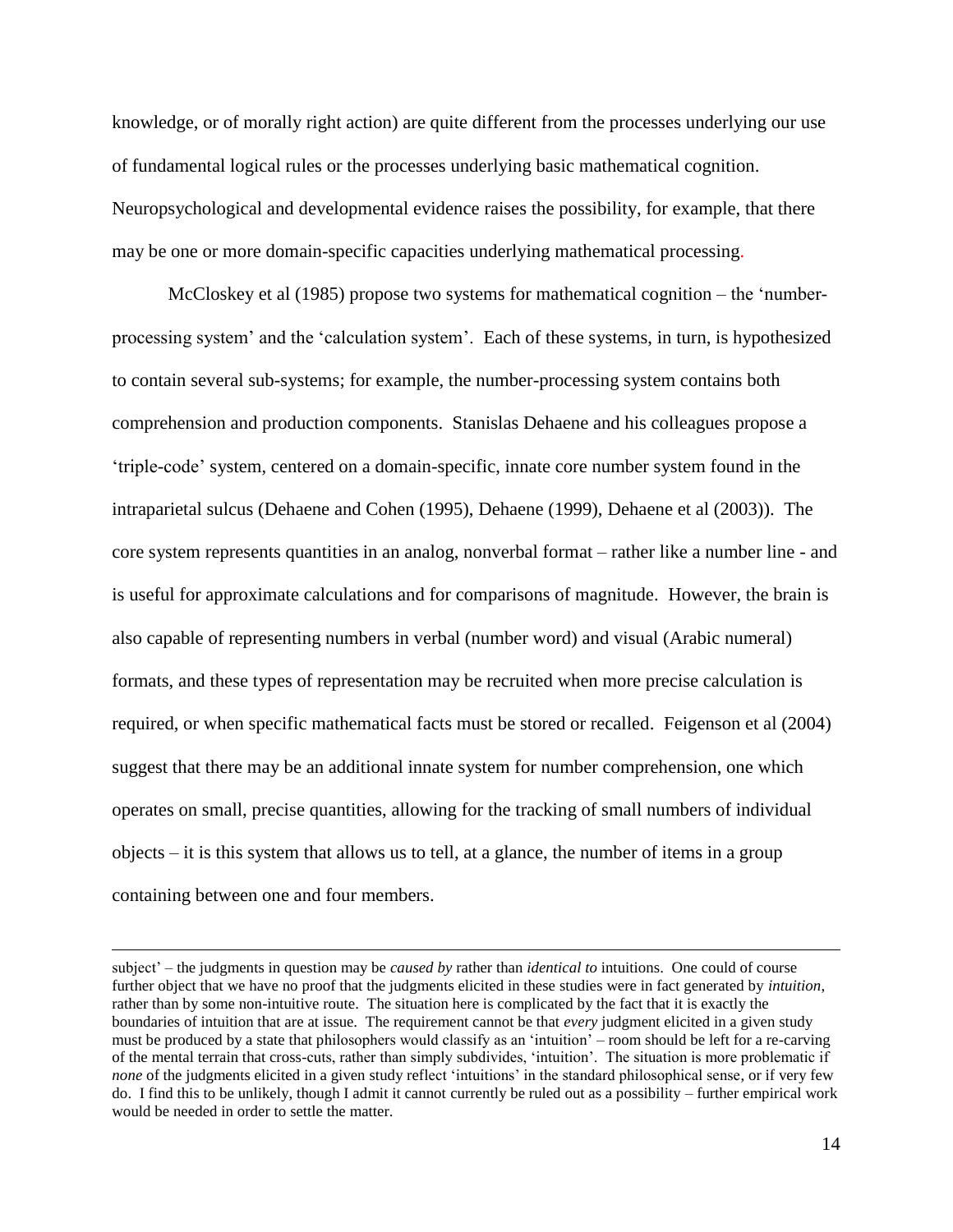As for evidence from dissociability, the existence of selective impairments in mathematical ability resulting from brain lesion – a disorder known as 'acalculia' – suggests the possibility that the processes underlying mathematical calculation are more or less independent of other sorts of intuitive cognition.<sup>12</sup> There is even some evidence for very specific dissociations *within* the mathematical domain. Dehaene and Cohen (1997), for example, discuss two intriguing patients - one impaired in subtraction, but not in multiplication, and the other in multiplication, but not subtraction. McCloskey et al (1985) report a patient who could accurately compare the magnitudes of quantities presented with number words (e.g. "four"), but not quantities presented in Arabic numerals (e.g. "4"); they also report a patient who could perform basic calculations, but who showed a specific difficulty in retrieving previously learned arithmetical facts (such as  $7 \times 7 = 49$ ).

At first glance, some of these findings may seem rather irrelevant to an investigation of the sorts of intuition philosophers are concerned with. After all, the judgment that the group of objects in one's visual field contains exactly three members (for example) is unlikely to be recruited as evidence for or against any philosophical position; *mutatis mutandis* for the ability to compare magnitudes presented in Arabic numerals. However, other mathematical judgments – such as the judgment that 2+2=4 – *are* frequently cited by philosophers as paradigm instances of intuition<sup>13</sup>. At the very least, the judgment that  $2+2=4$  appears to fit Bealer's characterization –

 $12$  Some cases of acalculia appear to arise due to other deficits, such as language deficits. However, there are other cases that appear to be 'pure'. Both types of acquired acalculia stand in contrast to the developmental deficit in mathematical reasoning known as dyscalculia. See Ardila and Rosseli (2002) for an extensive overview of these disorders.

<sup>&</sup>lt;sup>13</sup> Sosa explicitly cites the judgment that  $2+2=4$  as an instance of intuition (1998, 258); Bonjour cites the judgment that 3+2 = 5 (Bonjour 1998, 104). Bealer claims that his notion of intuition is "relevant to justificatory practices in logic, mathematics, philosophy, and linguistics" (Bealer 1998, 213).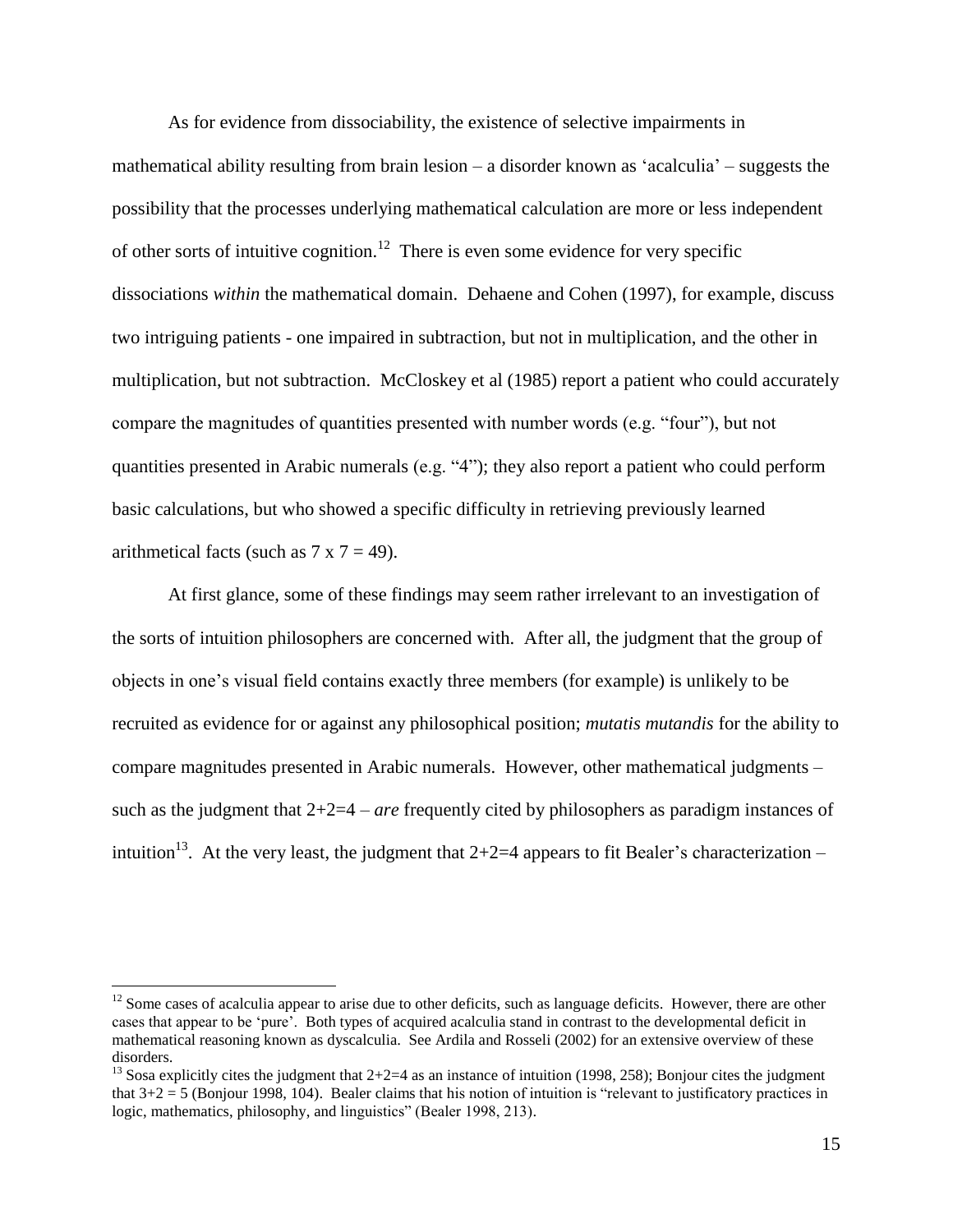it is an intellectual seeming<sup>14</sup> which presents itself as necessary. In fact, I would go so far as to argue that all three of the mathematical judgments mentioned above fit Bealer's characterization; but even putting this aside, a more important consideration remains.

Consider the following two hypotheses. First, there might exist a monolithic faculty of 'philosophical intuition' or 'rational judgment' which produces epistemological and moral intuitions along with basic arithmetical intuitions such as the judgment that  $2+2=4$  - but which is unrelated to the processes which produce, e.g., the 'non-philosophical' mathematical judgment that there are three objects in one's visual field. Alternately, there might exist a mental process (or, more likely, a cluster of closely related processes) which plays a central role in the production of a variety of mathematical judgments, but which has little to do with (for example) moral cognition. The empirical work discussed above is more in line the second hypothesis; it thereby casts doubt on a monolithic conception of philosophical intuition.

Let's move to another domain of intuitive thought – logic. Though there is somewhat less empirical work on the psychological underpinnings of the human capacity for logical cognition, at least some researchers have proposed models of deductive reasoning which rely on representations of formal inference rules. Both Braine (1978) and Rips (1983, 1994) present models which operate via application of stored inference rules similar to those of natural deduction systems in formal logic. More recently, Reverberi et al (2009) have proposed three separate cognitive components for elementary deductive reasoning; one component for rule application, one for tracking the overall structure of the proof, and one for the storing of intermediate conclusions. Reverberi et al also suggest that the processes involved in elementary logical reasoning may differ from those involved in more sophisticated logical reasoning.

<sup>&</sup>lt;sup>14</sup> Or better, is *caused* by an intellectual seeming – again, though discussion is being cast in terms of 'judgments', this is primarily for ease of exposition and should not be taken as an endorsement of the view that intuitions are a species of judgment.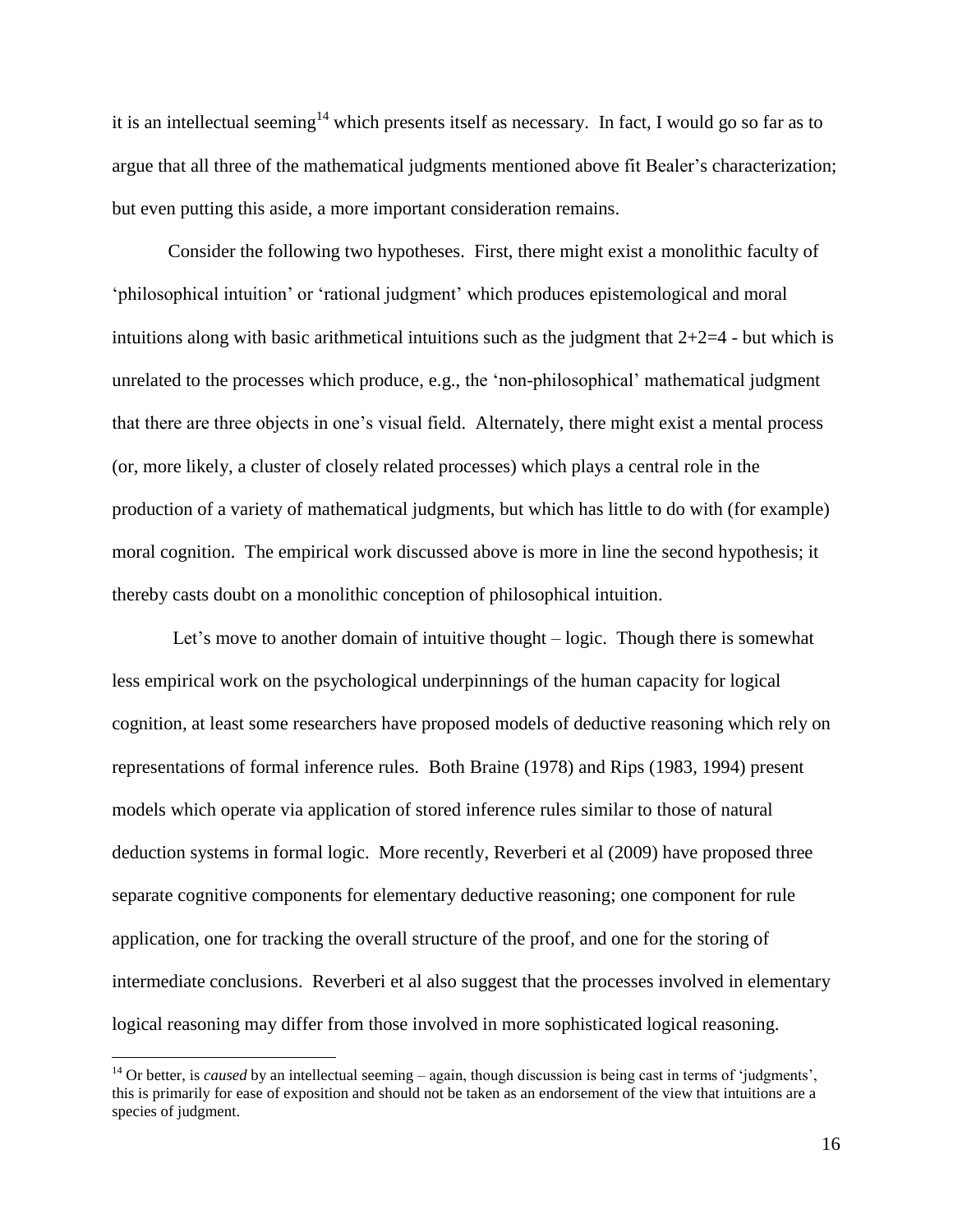Plausibly, systems like the ones the above authors present would be dissociable from systems for other sorts of 'intuitive' cognition. Indeed, some evidence for selective impairment in logical cognition exists. Reverberi et al (2009) found that patients with lesions in the medial frontal cortex were impaired in tests of elementary deductive reasoning.<sup>15</sup> They hypothesize "that the overall performance of medial patients could be explained in terms of a deficit in identifying and representing the overall structure of the proof required to solve a deductive problem" (Reverberi et al 2009, 1113). Further, as with mathematics, it appears that selective deficits can arise even *within* the logical domain. In one particularly fascinating study, Waltz et al. (1999) found that patients with lesions in the prefrontal cortex showed a selective impairment in their ability to perform logical inferences involving reasoning with multiple relations  $-e.g.,$  in their ability to infer that Bill is taller than Sue from the fact that Jane is taller than Sue and Bill is taller than Jane.<sup>16</sup> Waltz et al take this to be evidence for a specific cognitive ability, central to complex logical reasoning, involving the integration of multiple relations – an ability for which the prefrontal cortex may play a central role.

There is at least some evidence, then, that mathematical and logical intuitions are each subserved by at least one – and plausibly multiple – proprietary types of mental process. By contrast, it is rather less plausible that these judgments are produced by some general-purpose 'intuition' mechanism shared with classificatory judgments regarding what counts as knowledge, free will, and the like. The hypothesis can be taken further, however. There is some preliminary evidence that there may even be separate capacities underlying different sorts of classificatory judgments. Though there has not yet been much work on, say, epistemological cognition, there

<sup>&</sup>lt;sup>15</sup> This impairment was not attributable to impairment in verbal comprehension. The deficits of medial frontal patients were also not attributable to deficits in working memory; by contrast, left lateral frontal patients exhibited deficits which appeared to be at least partially linked to deficits in memory. Patients with lesions to the right lateral frontal cortex were unimpaired.

<sup>&</sup>lt;sup>16</sup> Waltz et al note that these deficits were not attributable to deficits in semantic knowledge or episodic memory.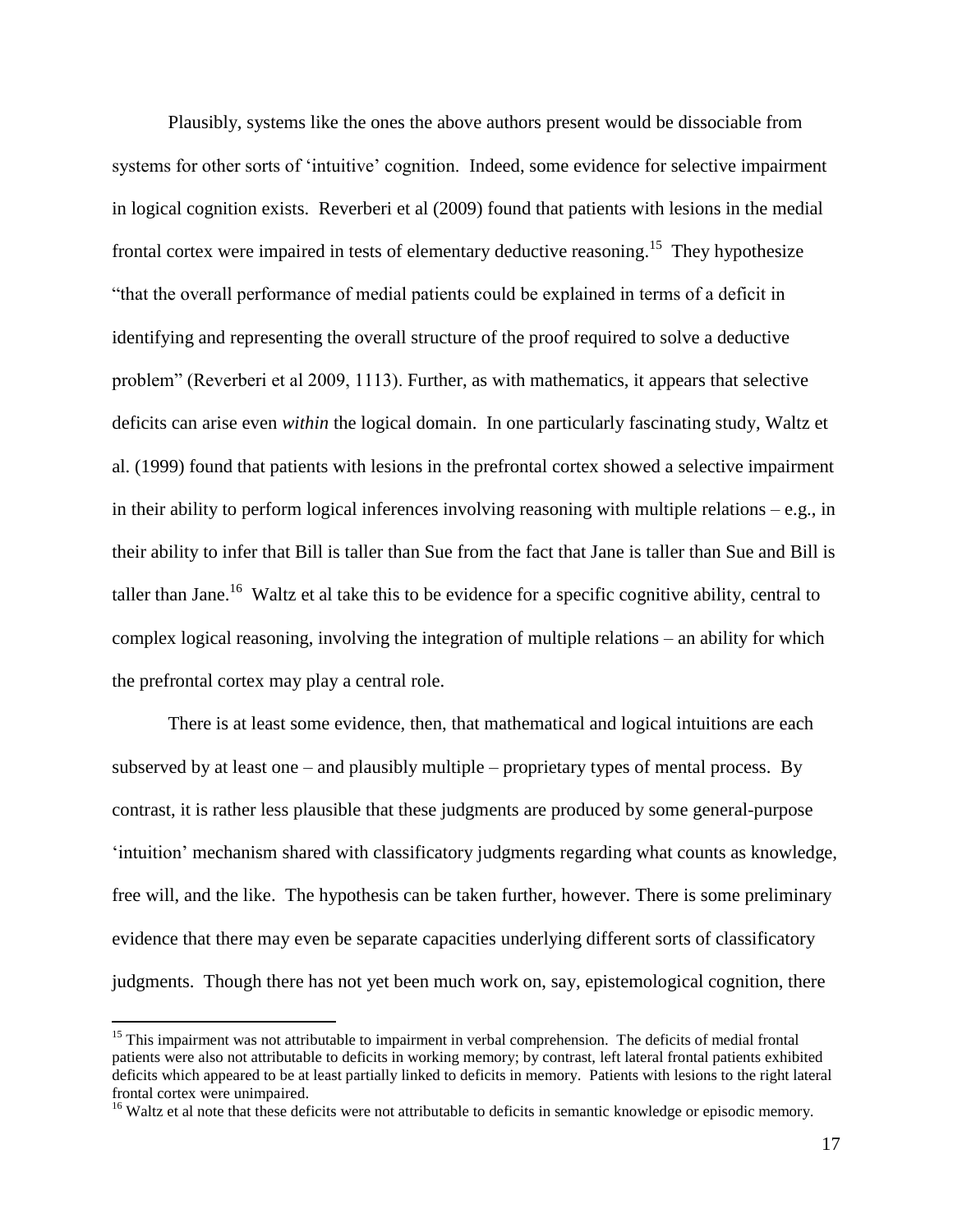are at least two philosophically relevant areas for which empirical research indicates some degree of domain specificity: moral cognition and folk psychology.

Several researchers have suggested that our moral classifications may be guided by domain-specific mechanisms. Sripada and Stich (2006) suggest that humans possess psychological mechanisms enabling the acquisition and deployment of norms present in their communities. Specifically, Sripada and Stich propose the existence of two innate mental mechanisms devoted to moral cognition. The first, the acquisition mechanism, identifies information regarding norms present in the local environment. The implementation mechanism stores this information, and uses it to generate motivation to both comply with the norms and punish those who violate them. In a somewhat different approach, Mikhail (2007) suggests the existence of an innate, universal 'moral grammar' underlying our normative judgments. Like Chomskian universal grammar for language, this moral grammar provides a common base underlying the great variety observed in culturally local moral systems. And, as with language, this moral grammar places inherent restrictions on the possible range of moral intuitions.

There is a fair amount of evidence that the human capacity for moral judgment can be selectively impaired. The disorder of psychopathy produces subjects with a marked lack of empathy who frequently engage in remorseless amoral behavior. Further, although psychopathy is not associated with any particular deficits on standard cognitive tests, Blair (1995) provides evidence that psychopathic patients have difficulty distinguishing morally wrong actions from actions which merely violate convention. The ability to draw a distinction between moral and conventional violations is often invoked by psychologists as a test of development in moral cognition<sup>17</sup> - for, unlike conventional violations, moral violations tend to involve harm to others

<sup>&</sup>lt;sup>17</sup> See e.g. Turiel (1983), Smetana(1993). However, see Kelly et al. (2007) for a critique of the relevance of the distinction to moral cognition.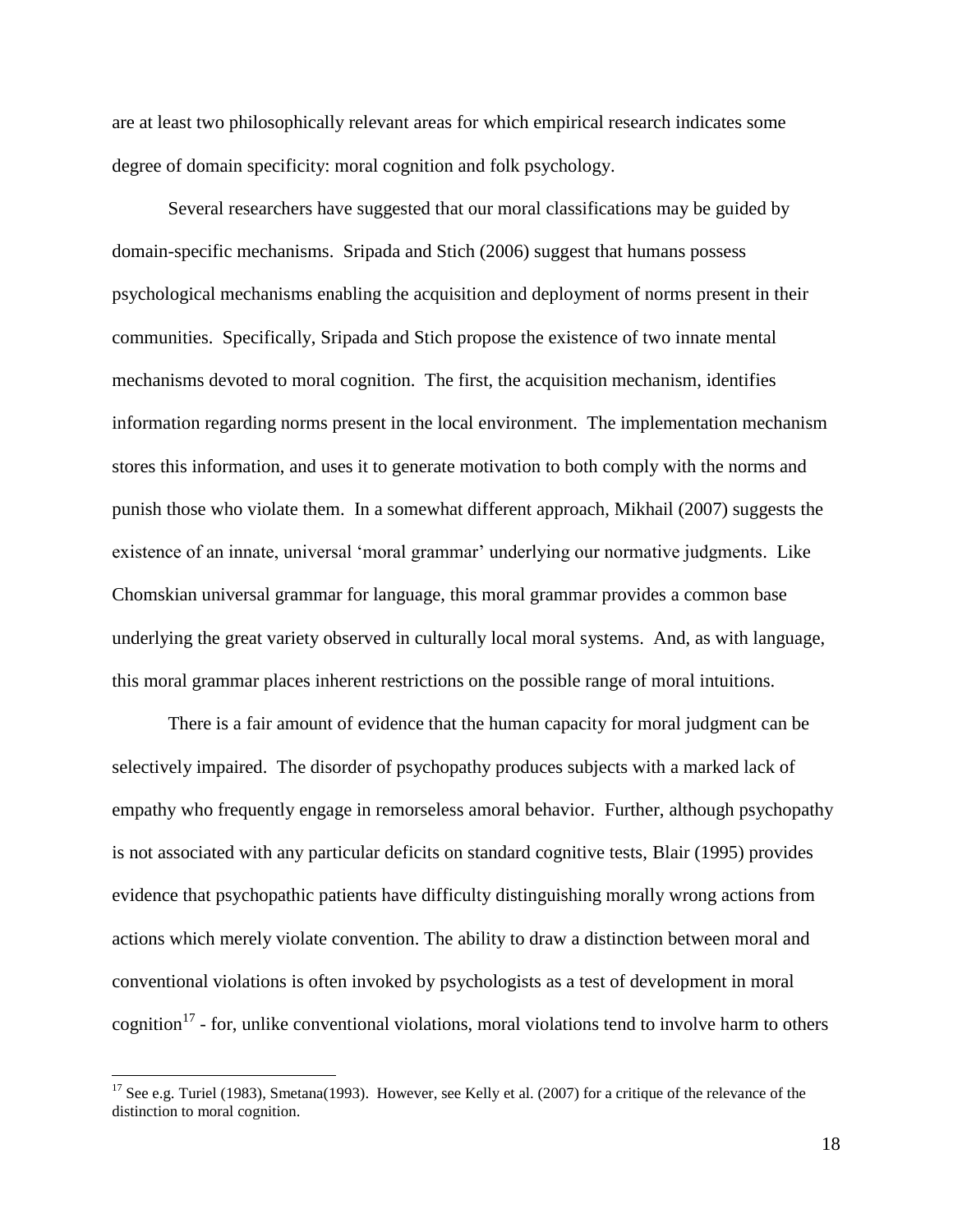and are typically judged to remain wrong even in the absence of authority-mandated rules prohibiting them. Psychopaths appear to be blind to these differences – for example, the subjects in Blair's study were much less likely than controls to cite harm to another when asked why a given act was morally wrong.

Even within the realm of moral judgment, evidence suggests that dissociations may occur; and that, therefore, multiple distinct processes may be at work. An fMRI study by Greene et al. (2001) revealed distinct areas of activation when considering 'impersonal' moral dilemmas (such as the traditional trolley problem, in which one must choose whether to flip a switch to divert a trolley from a track where it would kill five persons to a track where it would kill one) versus 'personal' moral dilemmas (such as the footbridge variant, in which one must choose whether to push a single large man off of a footbridge to stop a trolley from killing five).<sup>18</sup> In a similar vein, Koenigs et al. (2007) found that patients with damage to the ventromedial prefrontal cortex make abnormally utilitarian judgments in response to emotionally charged moral dilemmas; specifically, in dilemmas where aggregate welfare could be increased by performing an emotionally aversive act (such as in the footbridge dilemma), VMPC patients were more likely than controls to say that they would perform the aversive act. By contrast, the VMPC subjects provided normal judgments on other moral dilemmas.

Finally, Cushman (2008) provides evidence that judgments of wrongness and judgments of blameworthiness differ in their reliance on information about mental states. For instance, subjects are much more likely to blame an agent for an irresponsible action when someone is

<sup>&</sup>lt;sup>18</sup> An anonymous reviewer notes that Greene views the processes involved with personal moral dilemmas as being 'intuitive', and that these intuitive processes might be viewed as forming part of a separate intuitive faculty, in that they appear to be quite distinct from what we might view as more considered, 'non-intuitive' moral judgments. However, the factors which Greene takes to underwrite the 'intuitive' processes – for example, emotional activation – seem likely to be fairly specific to moral cognition. It seems unlikely that emotional activation is a deep factor in, say, intuitions in the logical sphere. So even if 'intuitive' *moral* judgments are separate from 'non-intuitive' *moral* judgments, there still seems to be little unity, at the psychological level, between these states and 'intuitive' judgments in other areas.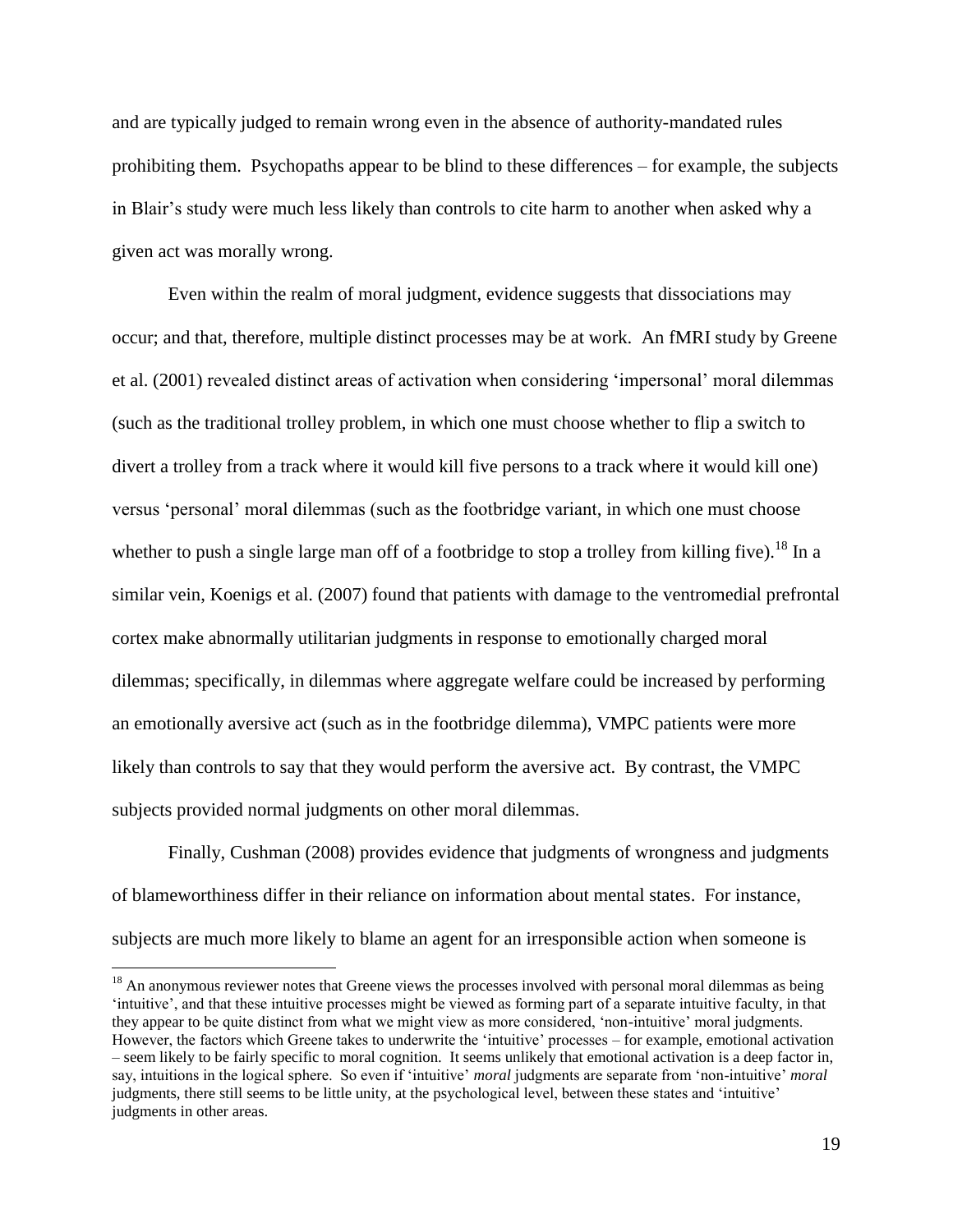actually harmed, as opposed to a case where an irresponsible action resulted in no negative consequences. This holds even when both cases involve an agent who *intentionally* acted in an irresponsible manner. Judgments of *wrongness*, by contrast, rely heavily on information about intent, and largely disregard consequences. Cushman takes this asymmetry to suggest that the two types of judgment are underwritten by distinct cognitive processes, hypothesizing that the intent-driven, mental state-based process emerges later in development than does the simpler consequence-driven process. Cushman also hypothesizes that the two processes "act competitively to determine our [moral] judgments" (Cushman 2008, 355).

In addition to moral cognition, there may also be one or more specific cognitive capacities involved in our folk psychological judgments about mental states. There is a vast literature on the mental processes by which we understand the beliefs and desires of others – an ability often referred to as 'mindreading'. Many of the participants in this literature propose a distinctive, domain-specific mechanism responsible for mindreading abilities. Baron-Cohen et al (1985), Leslie (1987, 1994), and Scholl and Leslie (2001) hypothesize an innate mechanism that allows for 'second-order' representations – representations, e.g., of the mental representations of other people. This mechanism follows a consistent developmental path among normal children, allowing them to pass tests requiring an understanding of the possibility of false beliefs at around four years of age.<sup>19</sup> Nichols and Stich (2003) propose a somewhat different model of folk psychological cognition; their model relies on tacit theory as well as on the ability to simulate the mental processes of others. Like those of the authors discussed above, the account provided by Nichols and Stich is more-or-less domain specific. Alvin Goldman (1989, 1992, 2006) presents a theory of mindreading that relies primarily on simulation, with only a limited role for theory.

<sup>&</sup>lt;sup>19</sup> The 'false belief' task is a standard test of folk psychological development – see Wimmer and Perner (1983) for the initial formulation of the task, as well as Wellman et al. (2001) for a meta-analysis of studies involving the task.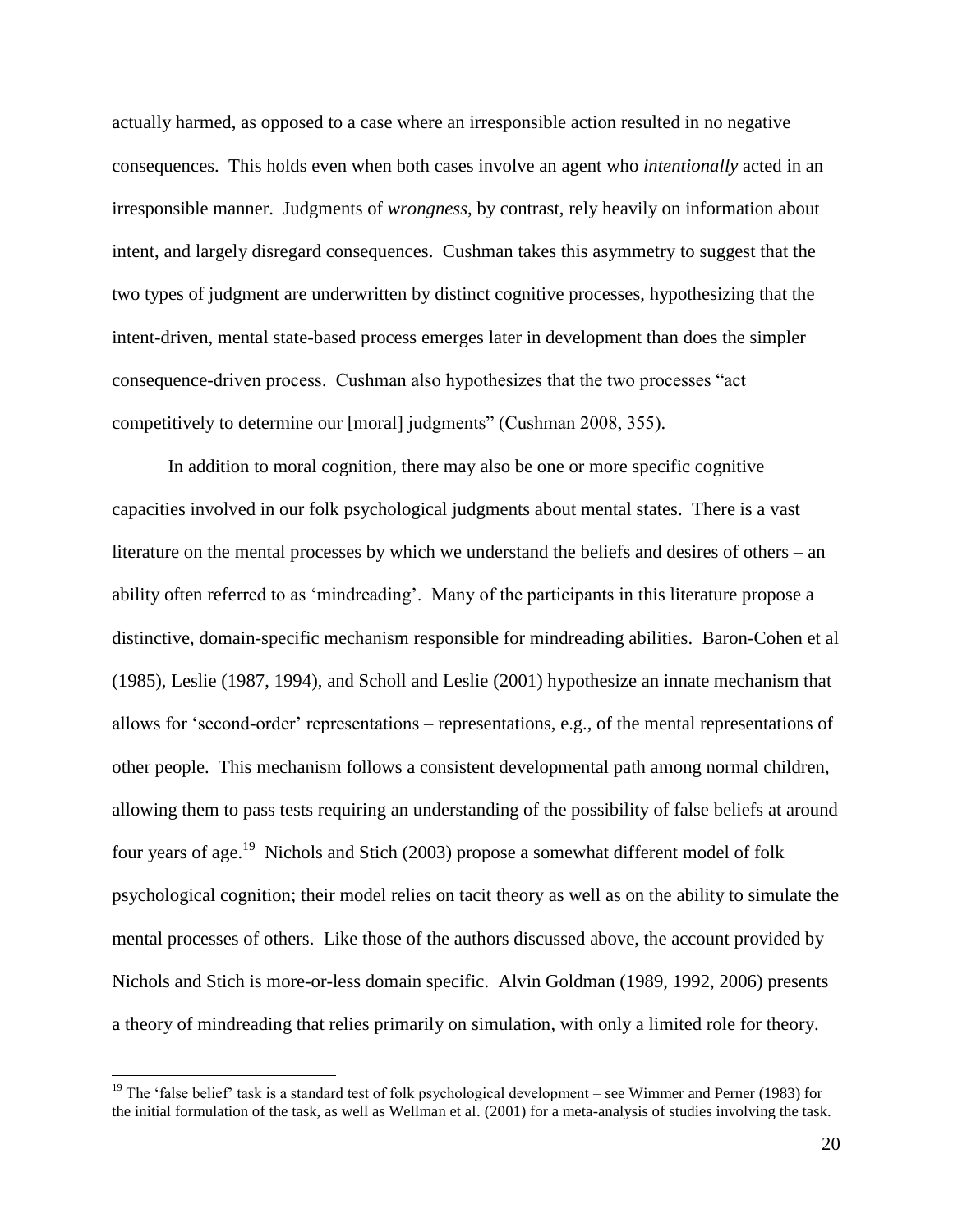Goldman's is not a purely domain-specific account, since he takes simulation to underlie other sorts of cognition, as well; however, it still suggests some degree of heterogeneity in intuition, for Goldman does not take simulation to underlie logical or mathematical cognition.

The hypothesis that folk psychological cognition involves some degree of domain specificity is also supported by recent neuropsychological work. Fletcher et al. (1995) found several specific brain regions which showed increased activation during presentation of vignettes requiring mindreading compared to non-social control stories. Even more tellingly, Saxe and Kanwisher (2003) demonstrate increased activation in the temporo-parietal junction when reading vignettes involving false beliefs, but not when reading vignettes involving false nonmental representations (i.e., a photograph that no longer accurately represents its subject).

There is also evidence that our capacity for mindreading can be selectively impaired. Autistic patients famously have difficulty with social interaction and communication, and children with autism generally fail the standard false-belief task psychologists use as a test for development of mindreading abilities. The mindreading deficit associated with autism is not obviously linked with disproportionately high deficits in other 'intuitive' capacities – for example, autistic patients do not seem to have difficulty on the moral/conventional tasks described earlier (Blair 1996). Indeed, autistic patients occasionally even exhibit savantism, which frequently manifests in the form of increased mathematical abilities – a prototypically intuitive kind of cognition. Further, autistic patients may not even exhibit impairment in all mind-related cognition – see e.g. Baron-Cohen (1991) for evidence that autistic individuals understand that emotions can be caused by frustrated desires, but do not understand that they can be caused by false beliefs.

21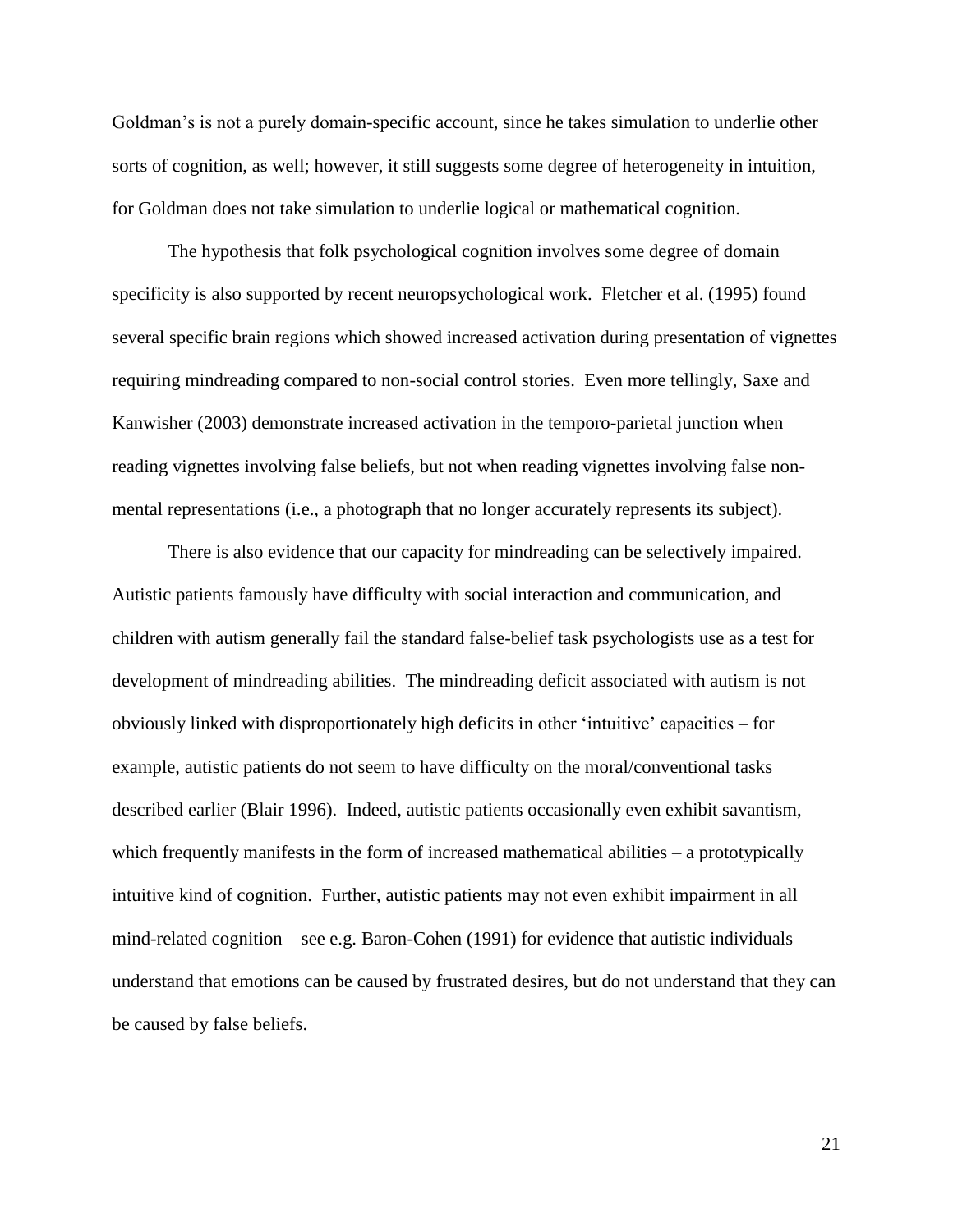Admittedly, a fair bit of caution is necessary in assimilating *philosophical* intuitions about beliefs and other mental states to the mindreading capacities just discussed. It may turn out that the cognitive processes underlying our judgments about the *actual* mental states of others do not underlie our *modal* judgments about the mind – our judgments about, e.g., whether philosophical zombies are possible.<sup>20</sup> However, there are some cases where a connection between mindreading and philosophical intuitions about the mind seems fairly plausible. It is quite unclear, for instance, whether even a high-functioning autistic subject would share the mainstream philosophical intuition on Frank Jackson's "Mary" case. That case, after all, involves intuitions about whether Mary would come to have new knowledge – indeed, new *beliefs* – upon exiting her black-and-white cell. As a further example, it is unclear whether an autistic subject would share the mainstream intuitive reaction to John Searle's Chinese room; plausibly, a deficit in understanding the *beliefs* of others would affect the subject's ability to judge whether the man in the room *understands* Chinese. More empirical investigation is of course needed; but for current purposes, all that is required is plausibility, not proof. The possibility of one or more domain-specific mechanisms underlying certain intuitions about mental states, at the very least, warrants serious consideration – and therefore supports serious consideration of a heterogeneous approach to intuition.<sup>21</sup>

I wish to conclude this section with an important qualification. I've suggested that the findings reviewed in this section give some support to the idea that the 'intuition' category might more helpfully be subdivided along broadly content-based lines – resulting in categories like

 $20$  There has been some interesting recent research into the nature of folk intuitions on consciousness – see for instance Knobe and Prinz (2008), and Sytsma and Machery (2009). However, I am unaware of any findings as of yet on the dissociability (or lack thereof) of consciousness intuitions, nor am I aware of any authors who propose domain-specific models of this type of reasoning.

<sup>&</sup>lt;sup>21</sup> It is worth noting that Jennifer Nagel (2007) discusses the false belief task in relation to the development of *epistemological* intuition, rather than intuitions about the mind. Indeed, it seems plausible that epistemological cognition, rather than being fully independent from cognition about mental states, might be dependent upon it (though the reverse may not hold).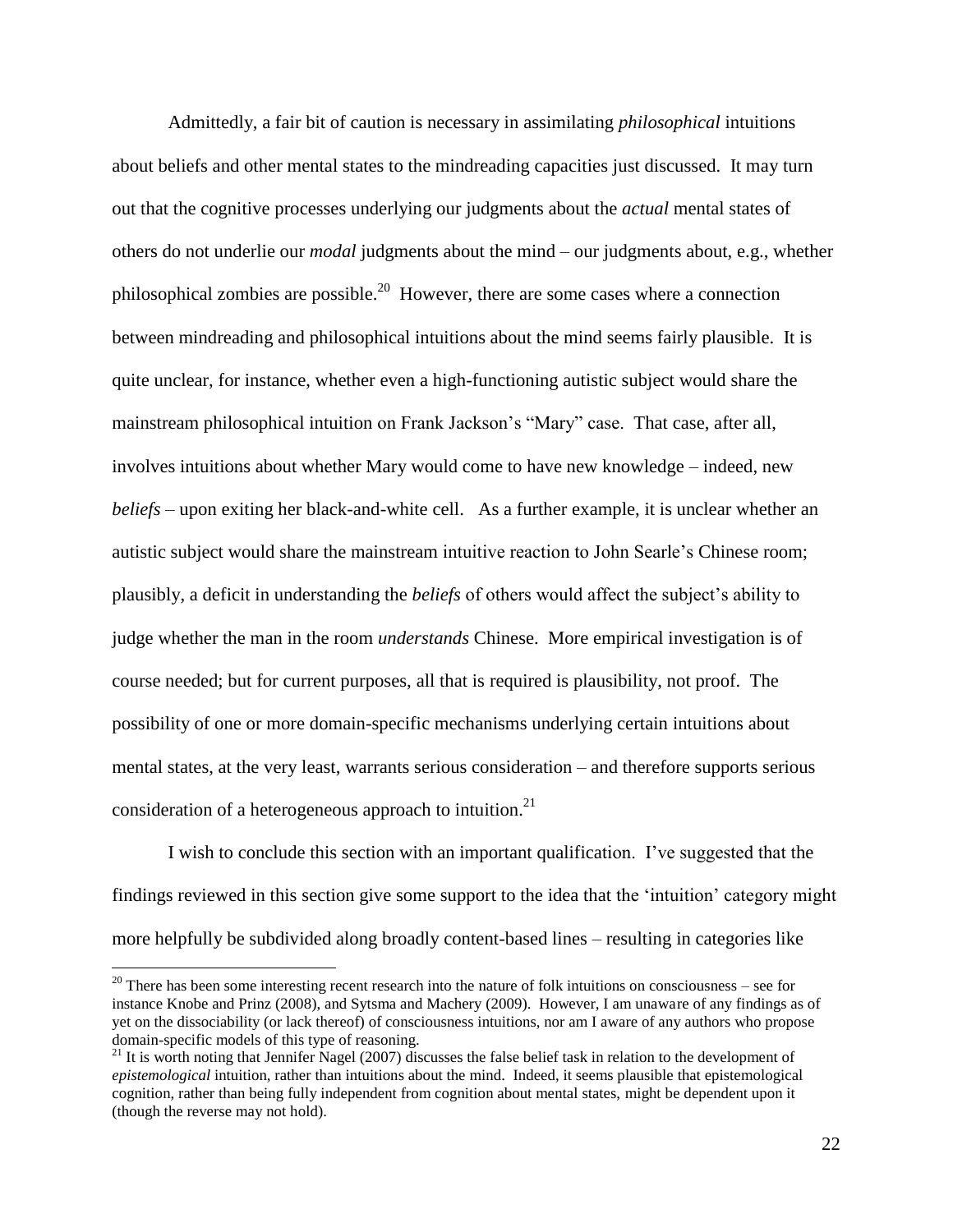'moral intuition', 'epistemological intuition', and so forth. This is indeed one possible way to recarve the intuitive terrain, but I wish to emphasize that it is not the only possible approach. In fact, the evidence reviewed above suggests that the actual situation may be far more complicated; even *within* domains like moral or logical cognition, substantially different types of processing may be involved. If this is right, the epistemological features of philosophical methodology may be even more complex.

I don't, in fact, take myself to have conclusively demonstrated any particular psychological thesis regarding the domain-specificity of intuitive cognition – such a task is far beyond the scope of a single paper, and my presentation here has been decidedly introductory as well as one-sided. But I do hope to have motivated the *plausibility* of some form of deep diversity in the psychological processes underlying the states philosophers have labeled 'intuition'. I also hope to have provided some indication of the complexity and depth of the psychological and neuroscientific literatures on 'intuitive' areas of cognition - these literatures contain a wealth of findings of great relevance for philosophers interested in the epistemology of intuition. Ultimately, the characterization of the psychological processes underlying intuition is an empirical question – an empirical question which I suggest has been neglected by philosophers concerned with methodology, and one which I'll now argue may have great ramifications on our assessments of traditional methodology.

#### IV. Psychological diversity and the carving of the intuitive

Let's suppose that *some* form of hypothesis regarding the diversity of psychological processes underlying intuition should turn out correct. What consequences, if any, would this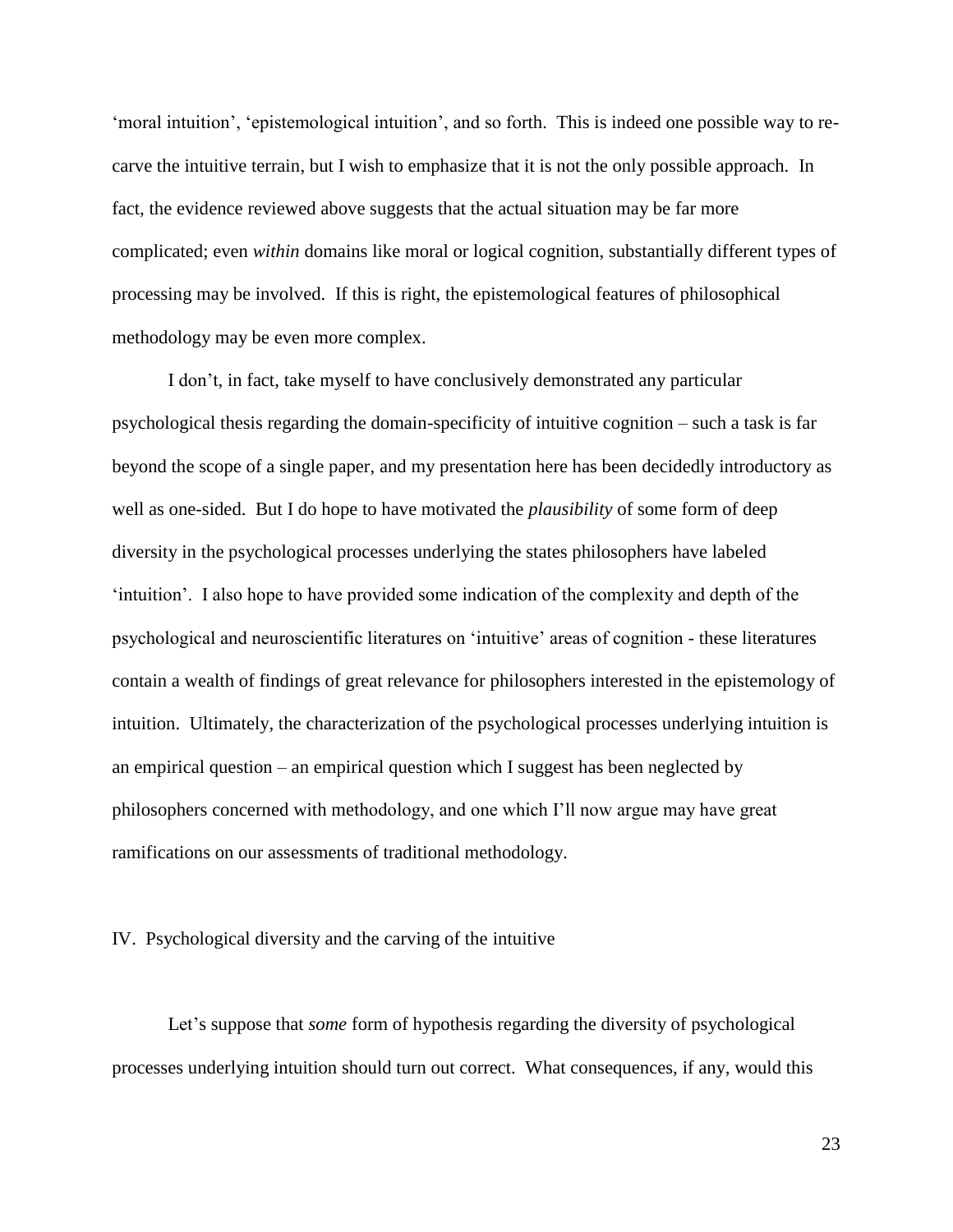have for methodological debates? To begin, it would certainly not show that intuitions do not exist. There is nothing wrong with using the word 'intuition' as a technical term to pick out a group of mental states defined by, e.g., shared phenomenology. What's more, it may well be that the word 'intuition', as used in the standard non-technical sense, in fact refers to just such a category. So we should in no sense endorse a form of eliminativism about intuition.

However, the mere existence of intuition is not enough. While there may be such a thing as 'intuition', I have argued in section two that we must not simply assume that it is the relevant classification for the epistemological purposes of methodological debate. Diversity in processes underlying intuition would provide empirical motivation for an alternative, more fine-grained carving of mental states. On such a carving, evidence for the reliability of (e.g.) moral intuitions would not straightforwardly provide evidence for the reliability of other sorts of intuitive cognition. Thus, this carving, if adopted, could significantly affect evaluations of the epistemological merits of any of the particular states falling under the term 'intuition'.

The crucial question, then, is as follows - which carving *ought* we to adopt when evaluating the epistemological status of traditional methodology? One could certainly argue that the broader carving ought to be retained. After all, philosophers are quite generally in the habit of assigning epistemological evaluations to faculties like perception and memory, both of which are quite clearly rather heterogeneous at the psychological level. Perception is said to be a basic epistemological source of evidence, to be uncontroversially reliable, and so forth. Why can we not say similar things about intuition? Further, there is plenty of literature devoted to the 'rationality debate' – the question of the degree to which humans can be said to be rational in face of certain well-known, common errors on basic reasoning problems such as the Wason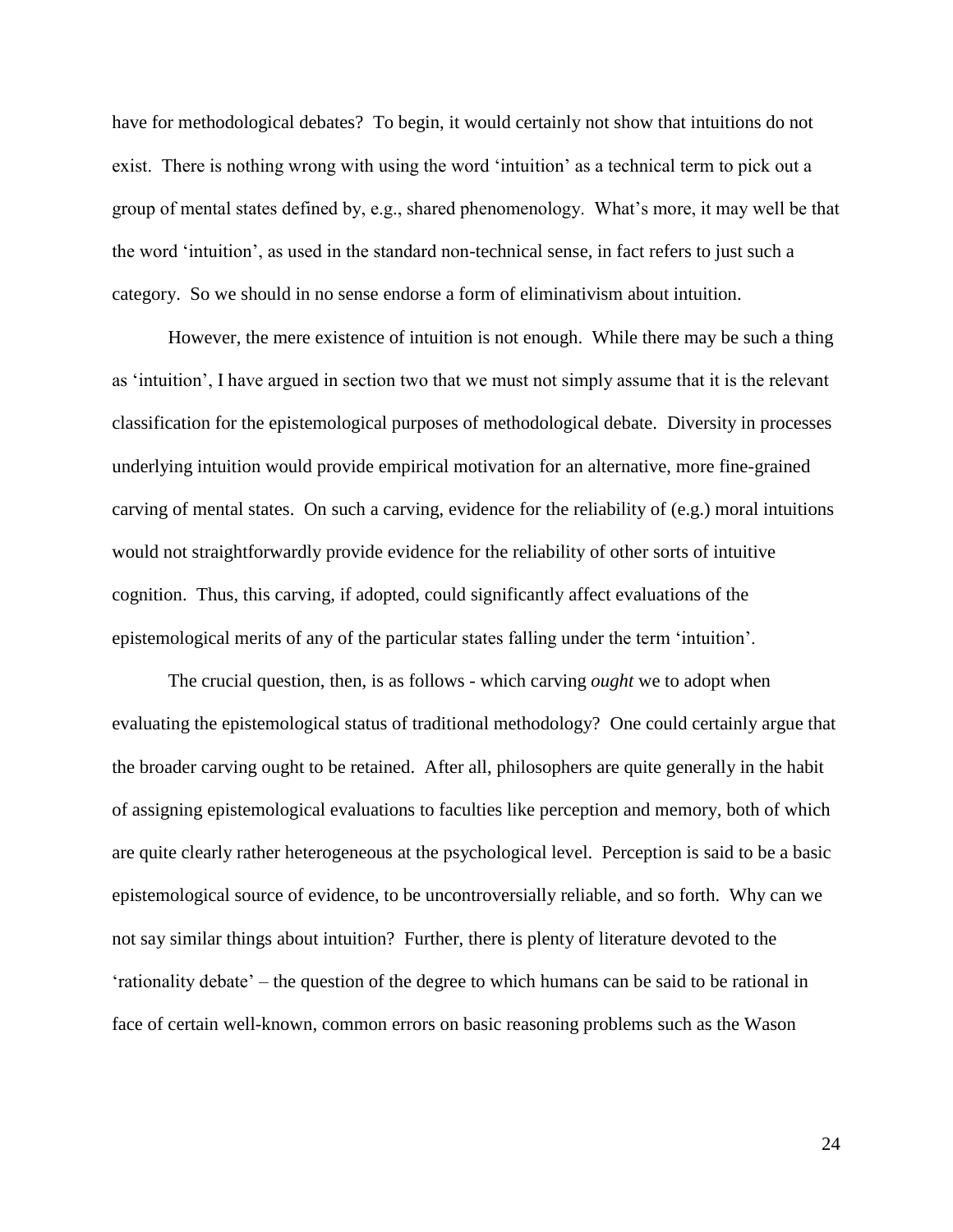selection task. No one takes participants in that debate to be blithely ignoring distinctions between various types of reasoning; they are merely concerned with a higher-level question.

It is true that, in one sense, quite reasonable to inquire as to the overall reliability of types of reasoning we generally categorize as intuitive. One might simply be intrinsically interested in the reliability of intuition; or one might wish to appeal to the reliability of intuition to demonstrate the truth of some general epistemological claim (such as in a discussion of skepticism). But I'd like to suggest that such projects are fairly orthogonal to current debates over current philosophical methodology.

Current debates over philosophical methodology are not *merely* academic investigations of, say, the existence and scope of human knowledge – they are (or should be) practical debates over how we ought to conduct ourselves when doing philosophy. For parallel questions in other fields, it seems clear that statements about the general reliability of a certain broadly characterized faculty are typically unhelpful. Compare, for example, questions regarding the use of perceptual capacities in scientific observation. When considering one's experimental design, it is rarely helpful to be informed that the faculty of perception is generally reliable, and that its deliverances thus constitute a basic source of evidence – it is typically more important to know, for example, that human visual estimates of length are fairly unreliable and that one's measurements should therefore be conducted with use of a ruler. Similarly, broad statements about the overall reliability of memory are rarely helpful when considering the status of witness testimony in a courtroom. Instead, we tend to turn our attention to more specific processes – our propensity towards fabrication of details in long-term memories of traumatic experiences, say.

It may well be that perception and memory can usefully be treated as monolithic partly *because* their overall status as 'appropriate' epistemological sources is not seriously in doubt.

25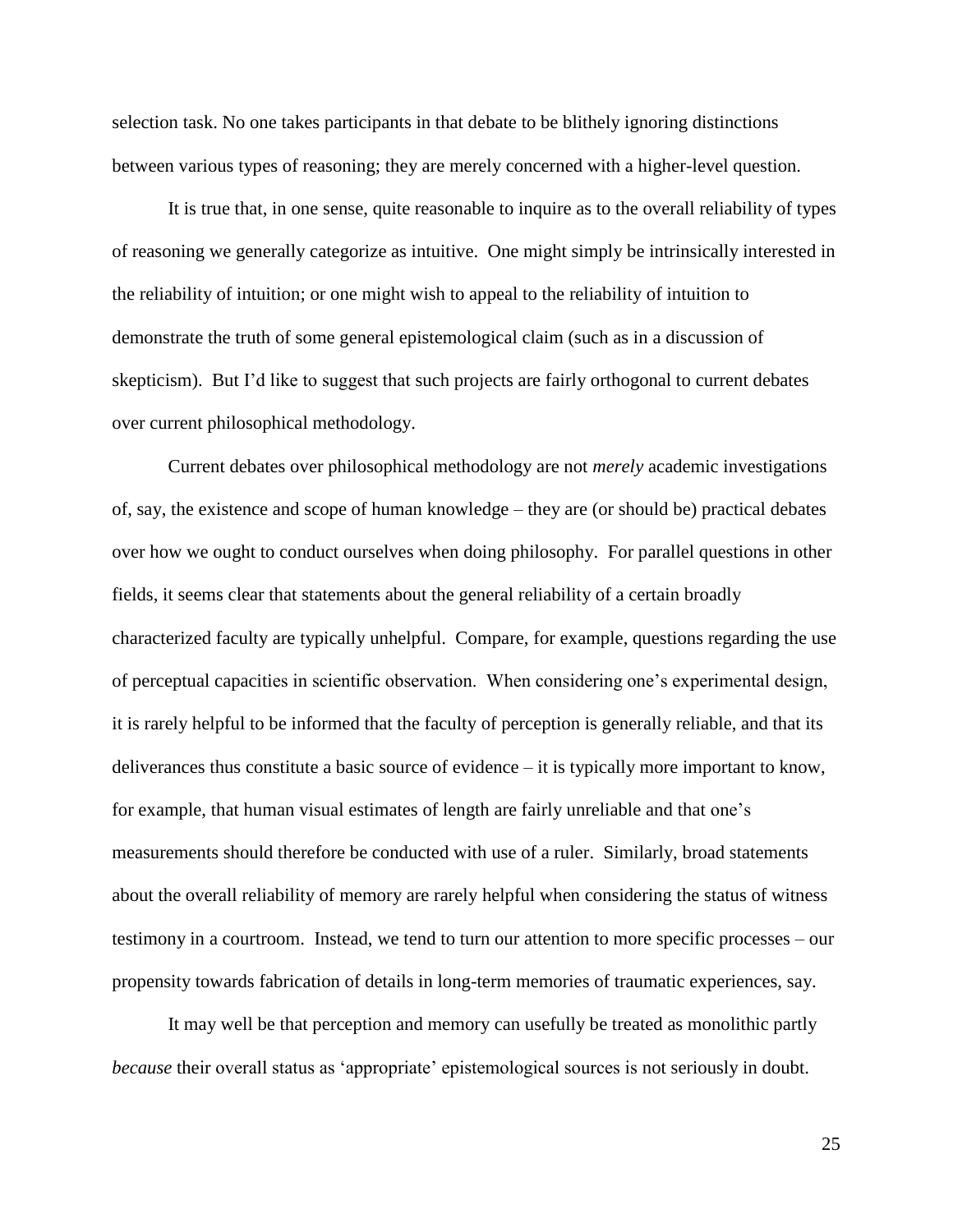Philosophers can and do raise questions about whether perception leads to genuine knowledge; but rarely is there any serious suggestion that perception (as a whole) should no longer form part of our belief-forming practices. Even if perception turns out to fail all epistemological tests put before it, it is surely out of the realm of possibility to give it up entirely. Any serious questions about how perception ought to be employed occur at far more fine-grained levels of analysis. By contrast, current methodological debates over intuition *do* tend to treat rejection of intuition (as a whole) as a serious possibility. But why should this be any more appropriate for intuition than for perception?

#### IV. Consequences for current debates

I hope to have motivated the narrower carving of 'intuitive' states as a serious competitor to the broader, monolithic conception currently in use. At the very least, I hope to have shown that if there *are* in fact diverse psychological processes underlying different subsets of 'intuitive' judgments, then philosophers in the business of arguing for or against intuition need to provide arguments as to why reliability assessment should *not* target these processes individually. I've noted that the epistemological situation suggested by the heterogeneous carving might well be very different from the situation suggested by a monolithic conception; on the narrower carving, individual capacities must be evaluated separately, and may turn out to vary widely in reliability.

It is true that, in principle, nothing rules out the possibility that each of the individual subtypes of intuition will be independently found to be reliable. Nor does anything rule out the possibility that each will be found *un*reliable. But in order to argue for either thesis, one would have to examine the relevant mechanisms separately, rather than attempting to argue for the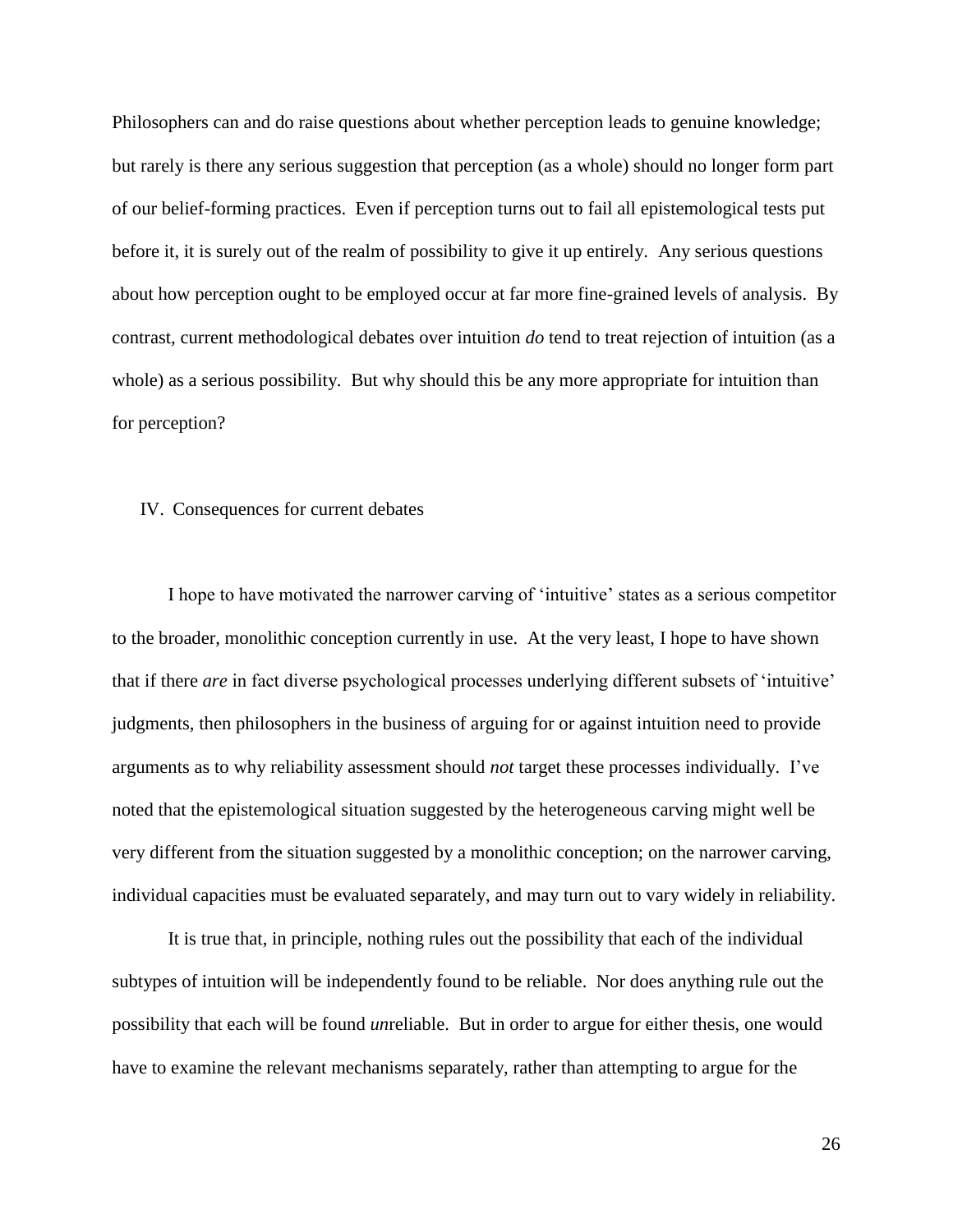reliability of intuition generally. For some styles of argument, this will present little trouble. As an example, consider the recent data on cross-cultural variation in epistemological and semantic intuitions found in Weinberg, Nichols and Stich (2001) and Machery, Mallon, Nichols and Stich (2004). These data have often been taken to pose a broad, general threat to the use of intuitions in philosophy. However, on the heterogeneity approach, experimental findings on cross-cultural variation in epistemic intuitions (e.g.) will primarily bear weight on the question of the reliability of epistemological intuitions. Such findings will give us little direct evidence as to the reliability of logical intuitions or of moral intuitions. However, the general approach of using empirical findings on variation to challenge philosophical methodology is not thereby undermined; if an experimentalist suspects unreliability in other domains, she may simply run more studies.

On the other hand, some styles of argument will be less amenable to reformulation in a heterogeneity framework. In particular, 'self-defeat' arguments, which aim to show that a critic of intuition must tacitly rely on intuition (and that intuitions must therefore be evidence), will become problematic. Bealer (1993), for example, argues that in order to formulate any successful theory of justification, one must invoke certain basic epistemic classifications, or 'starting points'. These starting point classifications include judgments regarding what does and what does not count as an experience, an observation, an explanation, a valid argument, and so on. Any philosopher intending to reject intuition as an evidential source, Bealer argues, must provide a theory of justification that would license such a radical departure from our standard epistemological procedures. Providing such a theory of justification is impossible without invoking the starting points just mentioned; but such starting point judgments, Bealer claims, are invariably arrived at via intuition. It is therefore impossible to defend the rejection of intuition without appeal to intuition – and, it is argued, intuitions must therefore be evidence.

27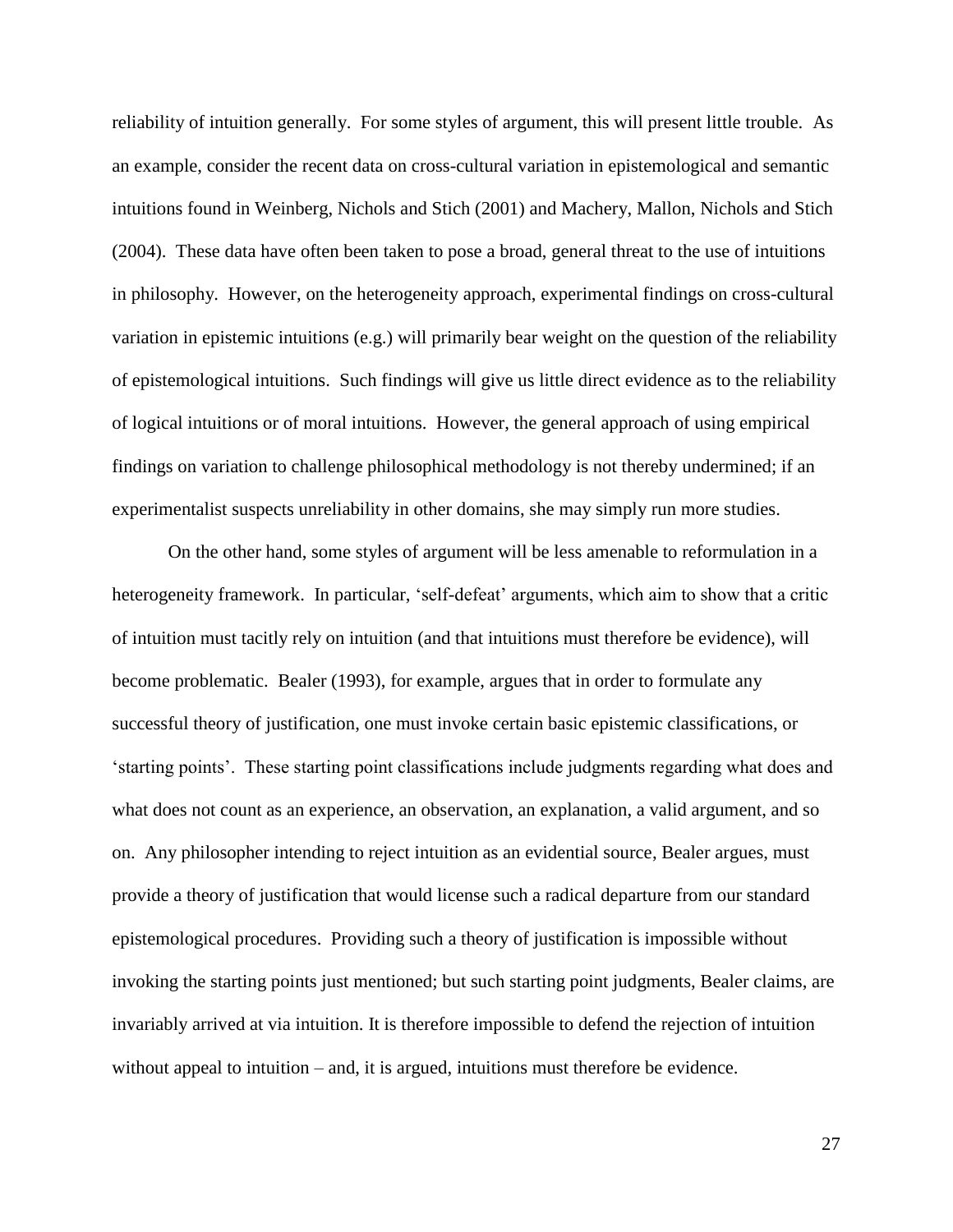On the heterogeneity approach, however, this argument does not at all prove that intuitions must be evidence. If there are – as I claim – multiple processes underlying the production of intuitive judgment, such an argument at best shows that *epistemological* intuitions must be evidence. In fact, if epistemological cognition turns out to be underwritten by multiple processes, it may prove less – it may prove merely that classificatory intuitions about very basic epistemological categories must be counted as evidence. In either case, it cannot be used to defend the evidential status of intuitions in, e.g., the moral domain, nor the evidential status of 'intuition', full stop.

Another argument of this same 'self-defeat' type has been proposed by Joel Pust (2000). Pust's target is what he calls 'explanationist skepticism' about intuitions. An example of such 'skepticism' is provided by an argument found in Harman (1977), which runs broadly as follows. Harman claims that the best explanation of our having the moral intuitions we do does not advert to the truth of the intuited moral propositions – instead, it adverts to various psychological facts. Because of this, we should not take the occurrence of moral intuitions as evidence for the truth of any moral facts corresponding to those intuitions. Pust argues that this argument relies on an 'explanationist' criterion of justification as a premise, which runs something like this: aside from propositions describing the occurrence of one's observations and intuitive judgments, one is justified in believing only those propositions which form part of the best explanation of the occurrence of one's observations and intuitive judgments. Because of its reliance on this criterion, Pust claims, Harman's argument undermines itself.

The possibility for self-defeat, Pust claims, arises from the fact that the explanationist criterion of justification can itself only be justified by appeal to intuition. However, Pust further claims that intuition quite generally falls afoul of the explanationist criterion. Thus, the

28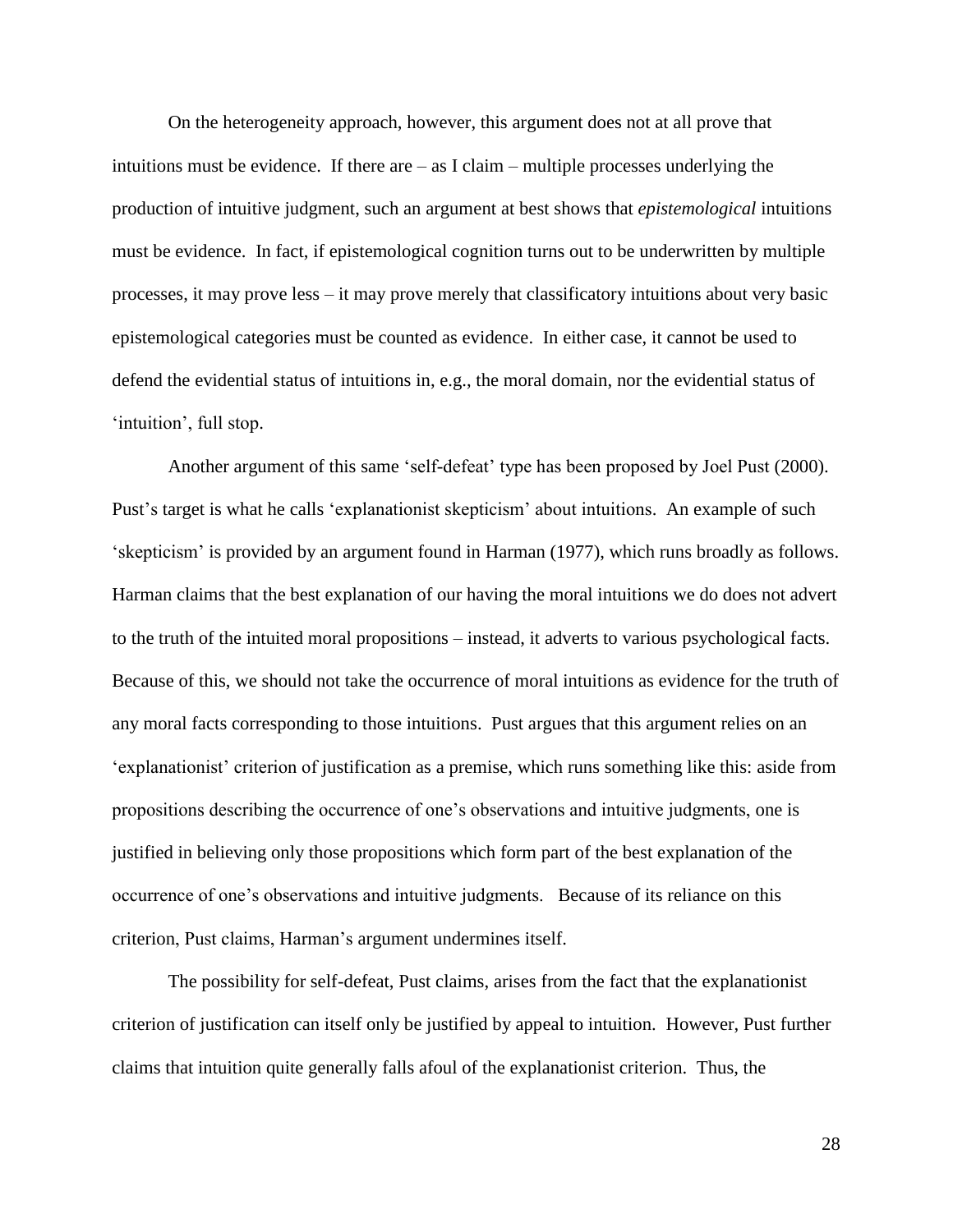explanationist criterion is deemed unjustified by its own lights. Arguments like Harman's fail, according to Pust, because they "treat intuit*eds* as evidence for a principle allowing only intuit*ings* to count as evidence" (Pust 2000, 87). Further, the explanationist argument – indeed, any argument – relies on an ability to grasp an argument's validity – an ability grounded in intuition. "Such an appeal to intuition, again, however, violates the explanationist principle," (Pust 2000, 87).

The assumption seems to be that an explanationist like Harman must claim that *all*  intuitive judgments are such that their contents are not invoked in the best explanation of their occurrence; however, Pust provides little argument as to why this should be so. The heterogeneity approach would, in fact, give Harman plenty of room to maneuver here – he could quite easily claim that the sorts of psychological facts that form the best explanation of the occurrence of our moral intuitions have little to do with the best explanation of the occurrence of our epistemological intuitions. On the heterogeneity approach, a debunking argument against moral intuitions no more affects the assumption that epistemological intuitions are generally best explained by the truth of their contents than it does the assumption that visual observations are generally best explained by the truth of *their* contents.<sup>22</sup>

On the heterogeneity approach, whether Harman's argument is truly self-undermining depends on whether the best explanation of the occurrence of our *epistemological* intuitions fails to advert to their truth. Harman has claimed that the best explanation of our moral intuitions need only advert to certain psychological facts; however, he has not claimed that the same holds for epistemological intuitions. If the best explanation of our epistemological intuitions *does*

<sup>&</sup>lt;sup>22</sup> This should of course not be read as a claim that epistemological intuitions are, *in fact*, in better epistemological shape than moral intuitions – that remains open to investigation. It is merely an argument that one cannot *assume* that the various types of intuition have the same epistemological features; one cannot take Harman's claims to undermine intuition *simpliciter*, any more than one can take Pust's arguments to support intuition *simpliciter*.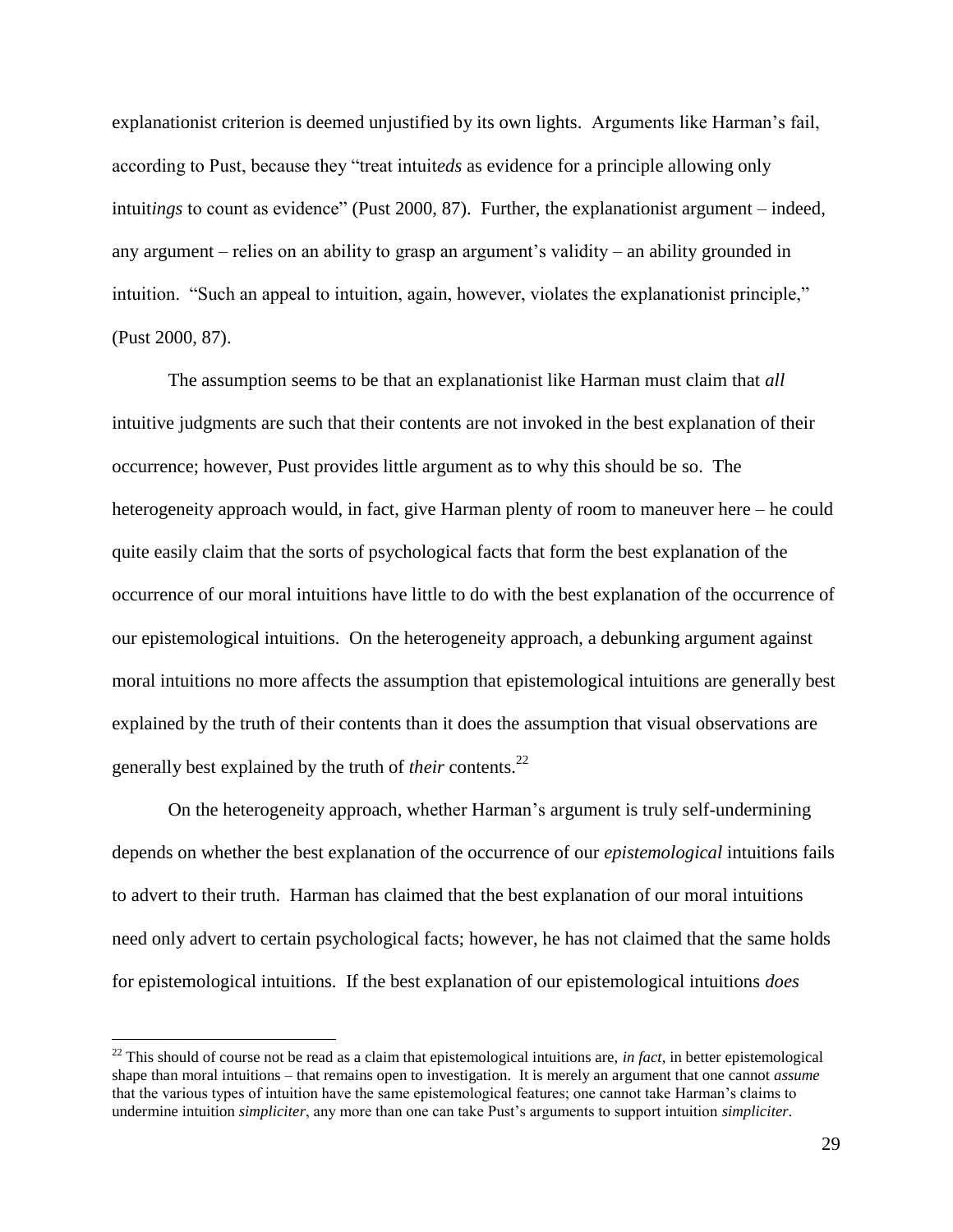advert to their truth, then there seems to be no trouble in applying the 'explanationist' criterion of evidence across the board – epistemological intuitions will pass the test, and thus the justification of the explanationist criterion itself by intuition will be not be self-undermining.

To be fair, the two self-defeat arguments just discussed do function perfectly well against what we might call 'radical' anti-intuitionism – the view that *no* intuitions are admissible as evidence. And it may be that a repudiation of radical anti-intuitionism was the authors' only intent.<sup>23</sup> But in many cases, arguments such as these have been deployed against philosophers like the experimentalists discussed above, whose arguments against intuition continue to bear weight on methodological issues once they are divorced from any radical tendencies. The Weinberg, Nichols, and Stich findings on cross-cultural variation on Gettier cases, for instance, present a serious challenge to certain aspects of philosophical method even once the heterogeneity approach to intuition has been adopted – for they suggest that Gettier intuitions are sensitive to a feature (cultural background) which does not obviously affect the truth values of knowledge claims. It is not sufficient to dismiss such arguments by merely discrediting radical anti-intuitionism.

I have attempted to argue that the current dominant approach to philosophical methodology, which takes the evaluation of a priori methods to consist in an evaluation of the reliability of a single faculty known as 'intuition', is problematic. At the very least, a substantive argument must be offered as to why an assessment of reliability should be aimed at intuition generally rather than at several more narrowly-defined capacities. If the heterogeneity approach

<sup>&</sup>lt;sup>23</sup> However, as mentioned above, Bealer does appear to explicitly conclude from his self-defeat argument that intuitions must be evidence. In his (1998) he writes that "in 'The Incoherence of Empiricism' I argued that [the rejection of intuition leads] one to epistemic self-defeat. In this chapter, I will just assume that these arguments succeed and that we cannot coherently deny that intuitions have evidential weight" (p. 214). In case one is tempted to interpret this as a *mere* rejection of radical anti-intuitionism, note that the very next sentence reads: "What explains why intuitions are evidence?" (p.214). Pust is less bold than Bealer in this regard, but does mention in a footnote that he is "inclined to see [the self-defeat argument] as providing one reason to trust intuition more than sense perception, namely, that without it, no coherent epistemology can be constructed" (Pust 2000, 110).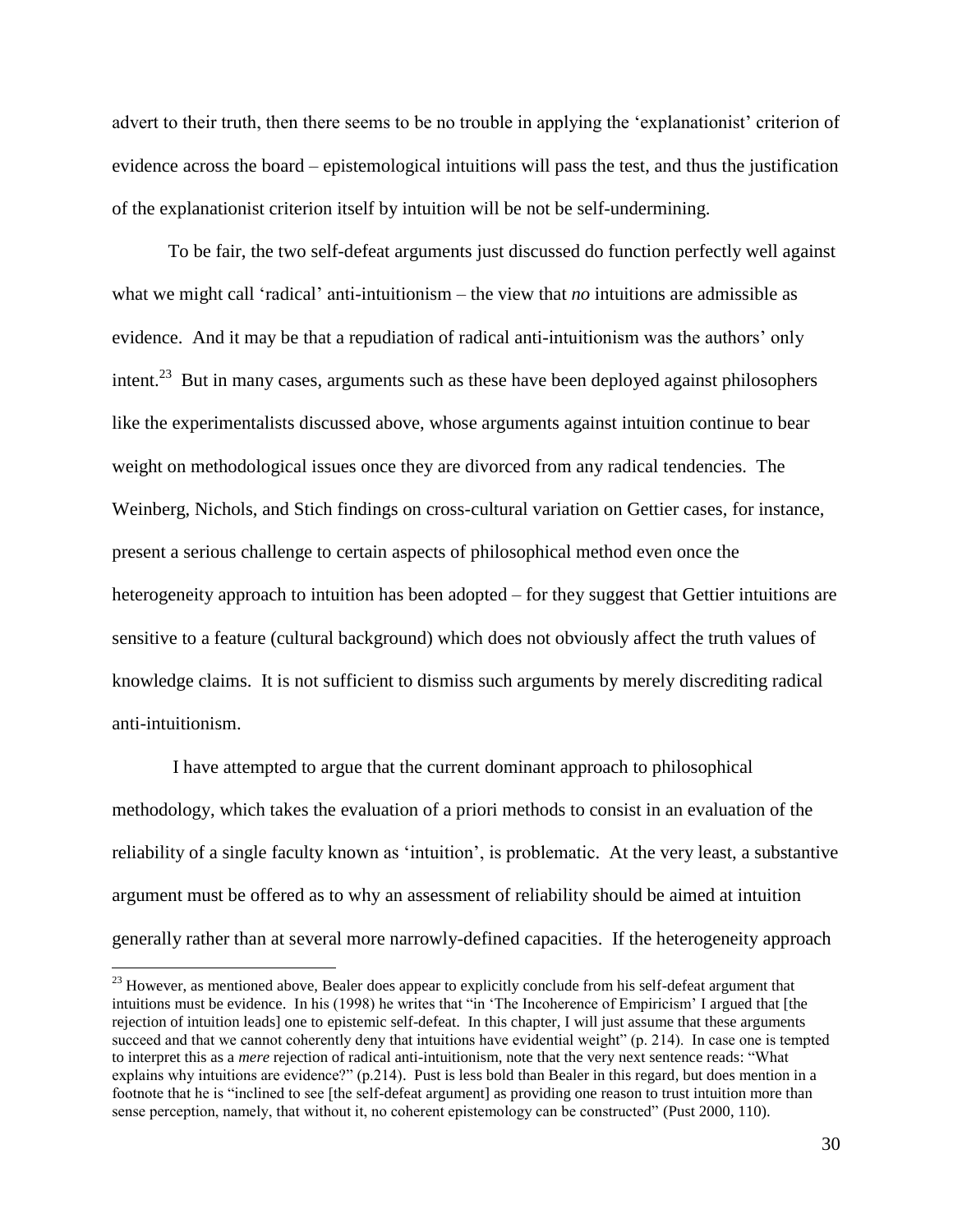to intuition bears fruit, then is quite possible that the single-capacity view of intuition will turn out to simply be the wrong perspective for purposes of methodological critique. If this is the case, the very question of the evidential status of intuition may turn out to be irrelevant to debates over the status of traditional philosophical methodology.<sup>24</sup>

<sup>&</sup>lt;sup>24</sup> Thanks to Michael Devitt, Alvin Goldman, Joshua Knobe, Ernest Sosa, Stephen Stich, Brian Weatherson, and Jonathan Weinberg for helpful comments on earlier drafts of this paper.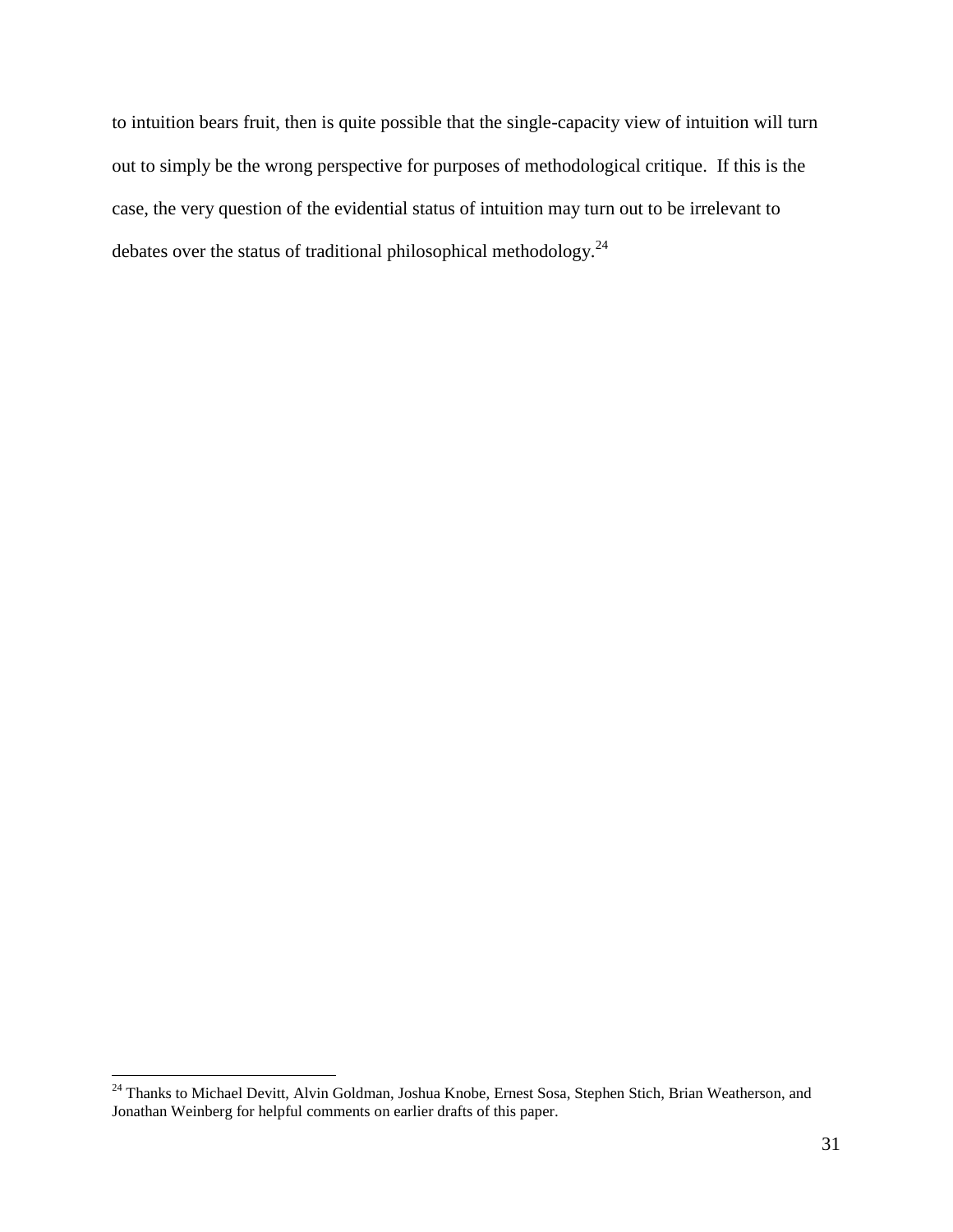#### References

- Alston, W. (1995). "How to think about reliability," *Philosophical Topics, 23,* 1-29.
- Ardila, A., and Rosselli, M. (2002). "Acalculia and dyscalculia," *Neuropsychology Review,* 12, 179-231.
- Baron-Cohen, S. (1991). "Do people with autism understand what causes emotion?" *Child Development*, 62, 385-385.
- Baron-Cohen, S., Leslie, A., and Firth, U. (1985). "Does the autistic child have a theory of mind?" *Cognition, 21*, 37-46.
- Bealer, G. (1987). "The philosophical limits of scientific essentialism," *Philosophical Perspectives, 1*, 289-365.
- Bealer, G. (1993). "The incoherence of empiricism," *Proceedings of the Aristotelian Society Supplementary Volume, 66*, 99-138.
- Bealer, G. (1996). "A priori knowledge and the scope of philosophy," *Philosophical Studies, 81*, 121-142.
- Bealer, G. (1998). "Intuition and the autonomy of philosophy," in M. DePaul and W. Ramsey (eds.), *Rethinking Intuition: The Psychology of Intuition and Its Role in Philosophical Inquiry*. Lanham, MD: Rowman and Littlefield.
- Blair, R. (1995). "A cognitive developmental approach to morality: investigating the psychopath," *Cognition, 57*, 1-29.
- Blair, R. (1996). "Brief report: morality in the autistic child," *Journal of Autism and Developmental Disorders*, 26, 571-579.
- Bonjour, L. (1998). *In Defense of Pure Reason.* Cambridge: Cambridge University Press.
- Conee, E. and Feldman, R. (1998). "The generality problem for reliabilism," *Philosophical Studies, 89*, 1-29.
- Cummins, R. (1998). "Reflection on reflective equilibrium," in M. DePaul and W. Ramsey (eds.), *Rethinking Intuition: The Psychology of Intuition and Its Role in Philosophical Inquiry*. Lanham, MD: Rowman and Littlefield.
- Cushman, F. (2008). "Crime and punishment: distinguishing the roles of causal and intentional analyses in moral judgment", *Cognition, 108*, 353-380.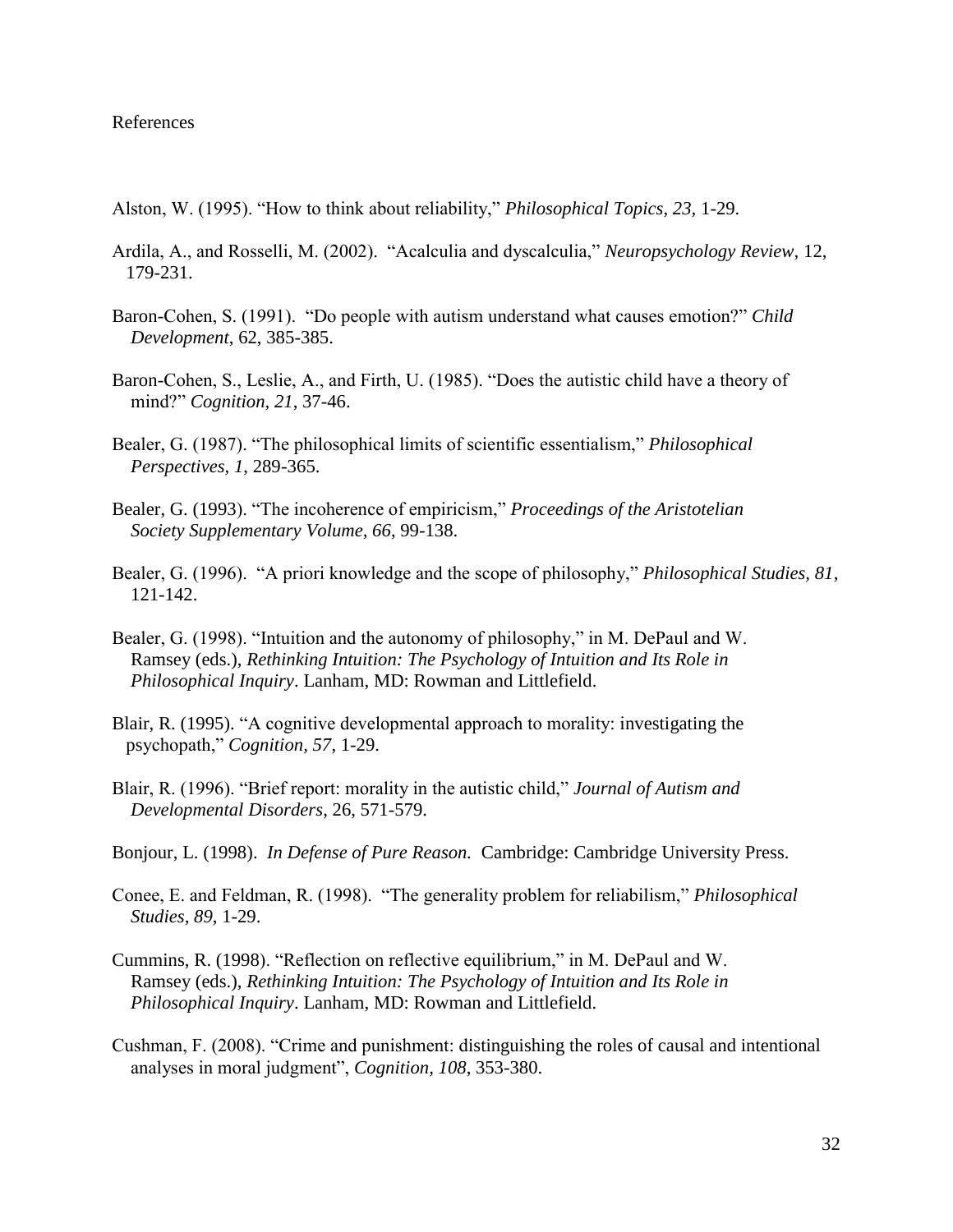Dehaene, S. (1997). *The number sense*. New York: Oxford University Press.

- Dehaene, S., and Cohen, L. (1995). "Towards an anatomical and functional model of number processing," *Mathematical Cognition, 1*, 83–120.
- Dehaene, S., and Cohen, L. (1997). "Cerebral pathways for calculation: double dissociation between rote verbal and quantitative knowledge of arithmetic," *Cortex, 33*, 219-250.
- Dehaene, S., Piazza, M., Pinel, P., and Cohen, L. (2003). "Three parietal circuits for number processing," *Cognitive Neuropsychology, 20*, 487-506.
- Devitt, M. (2006). "Intuitions in linguistics," *British Journal for the Philosophy of Science, 57*, 481-513.
- Feigenson, L., Dehaene, S., and Spelke, E. (2004). "Core systems of number," *Trends in Cognitive Sciences, 8,* 307-314.
- Fletcher, P., Happe, F., Frith, U., Baker, S., Dolan, R., Frackowiak, R., and Frith, C. (1995). "Other minds in the brain: a functional imaging study of "theory of mind" in story comprehension," *Cognition, 57*, 109-128.
- Fodor, J. (1983). *The Modularity of Mind: an Essay on Faculty Psychology*. Cambridge: MIT Press.
- Goldman, A. (1976). "What is justified belief?" in G. Pappas (ed.), *Justification and Knowledge*. Dordrecht: Reidel.
- Goldman, A. (1989). "Interpretation psychologized", *Mind and Language, 4*, 161-185.
- Goldman, A. (1992). "In defense of the simulation theory", *Mind and Language, 7*, 104-119.
- Goldman, A. (2006). *Simulating Minds: The Philosophy, Psychology, and Neuroscience of Mindreading.* Oxford: Oxford University Press.
- Greene, J., Sommerville, R., Nystrom, L., Darley, J. & Cohen, J. (2001). "An fMRI investigation of emotional engagement in moral judgment," *Science, 293,* 2105–2108.
- Haidt, J., Koller, S., and Dias, M. (1993). "Affect, culture, and morality, or is it wrong to eat your dog?" *Journal of Personality and Social Psychology, 65*, 613-628.
- Harman, G. (1977). *The Nature of Morality: An Introduction to Ethics.* Oxford: Oxford University Press.
- Jackson, F. (1982). "Epiphenomenal Qualia," *Philosophical Quarterly, 32,* 127-136.
- Kelly, D., Stich, S., Haley, K., Eng., S., and Fessler, D. (2007). "Harm, affect, and the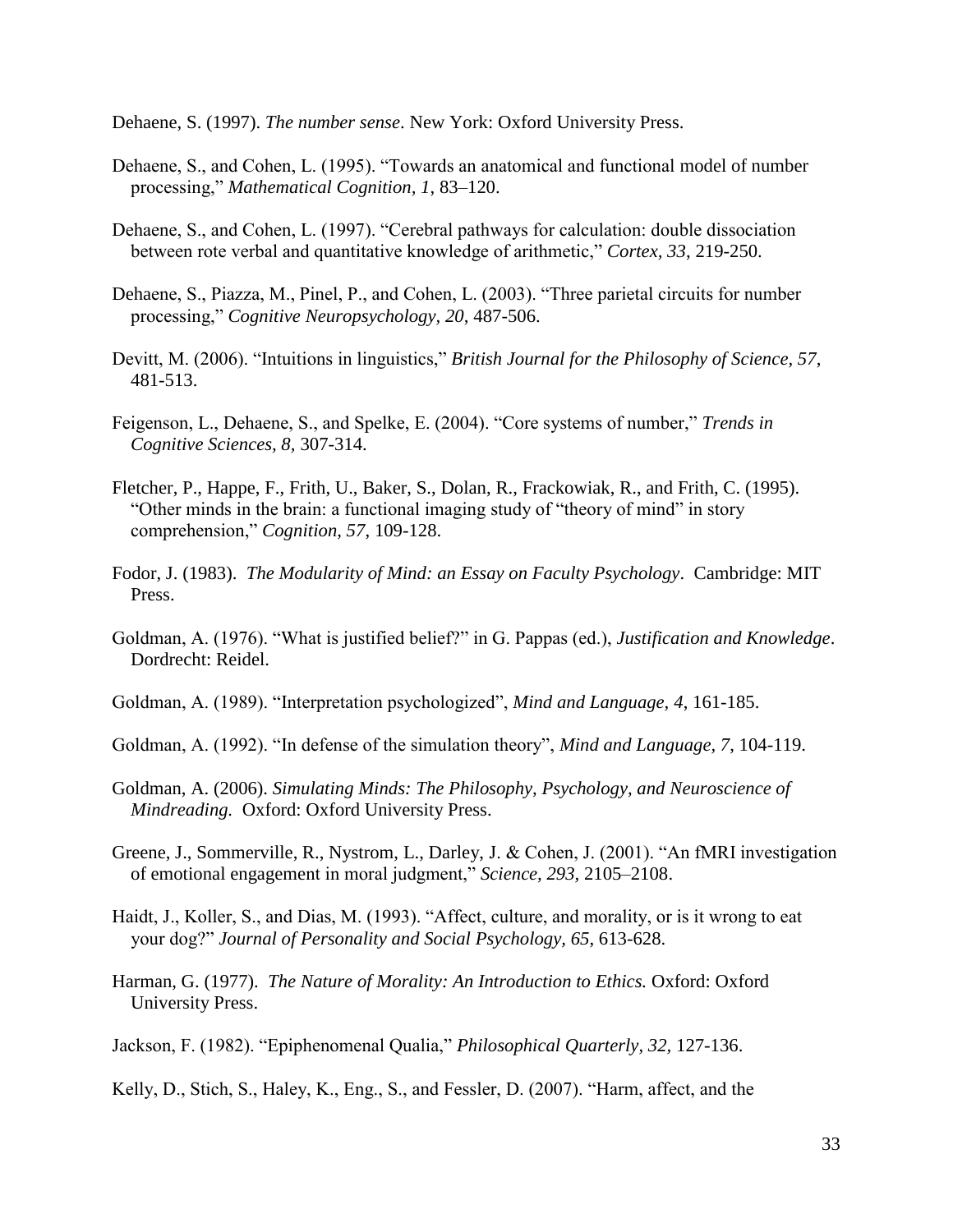moral/conventional distinction," *Mind and Language 22*, 117-131.

- Knobe, J. and J. Prinz (2008). "Intuitions about Consciousness: Experimental Studies." *Phenomenology and the Cognitive Sciences*, 7: 67–85.
- Koenigs, M., Young, L., Adolphs, R., Tranel, D., Cushman, F., Hauser, M., and Damasio, A. (2007). "Damage to the prefrontal cortex increases utilitarian moral judgments", *Nature*, *446*, 908-911.
- Kornblith, H. (2002). *Knowledge and its Place in Nature*. Oxford: Oxford University Press.
- Leslie, A. (1987). "Pretense and representation: the origins of 'theory of mind'", *Psychological Review, 94*, 412-426.
- Leslie, A. (1994). "ToMM, ToBY and agency: core architecture and domain specificity", in L. Hirschfeld and S. Gelman (eds.), *Mapping the Mind*. Cambridge: Cambridge University Press, 119-148.
- Levin, J. (2004). "The evidential status of philosophical intuition," *Philosophical Studies, 121*, 193-224.
- Lewis, D. (1983). *Philosophical Papers: Vol. 1*. New York: Oxford University Press.
- Machery, E., Mallon, R., Nichols, S., and Stich, S. (2004). "Semantics, cross-cultural style," *Cognition, 92*, B1-B12.
- McCloskey, M., Caramazza, A., and Basili, A. (1985). "Cognitive mechanisms in number processing and calculation: evidence from dyscalculia," *Brain and Cognition, 4,* 171-196.
- Mikhail, J. (2007). "Universal moral grammar: theory, evidence and the future," *Trends in Cognitive Sciences, 11,* 143-152.
- Nagel, J. (2007). "Epistemic intuitions," *Philosophy Compass, 2,* 792-819.
- Nichols, S. and Stich, S. *Mindreading*. Oxford: Oxford University Press.
- Nozick, R. (1981). *Philosophical Explanations*. Cambridge, MA: Harvard University Press.
- Pust, J. (2000). *Intuitions as Evidence*. New York: Routledge.
- Reverberi, C., Shallice, T., D'Agostini, S., Skrap, M., and Bonatti, L. (2009). "Cortical bases of elementary deductive reasoning: inference, memory, and metadeduction," *Neuropsychologia*, 47, 1107-1116.

Rips, L. (1983). "Cognitive processes in propositional reasoning," *Psychological Review, 90,* 38-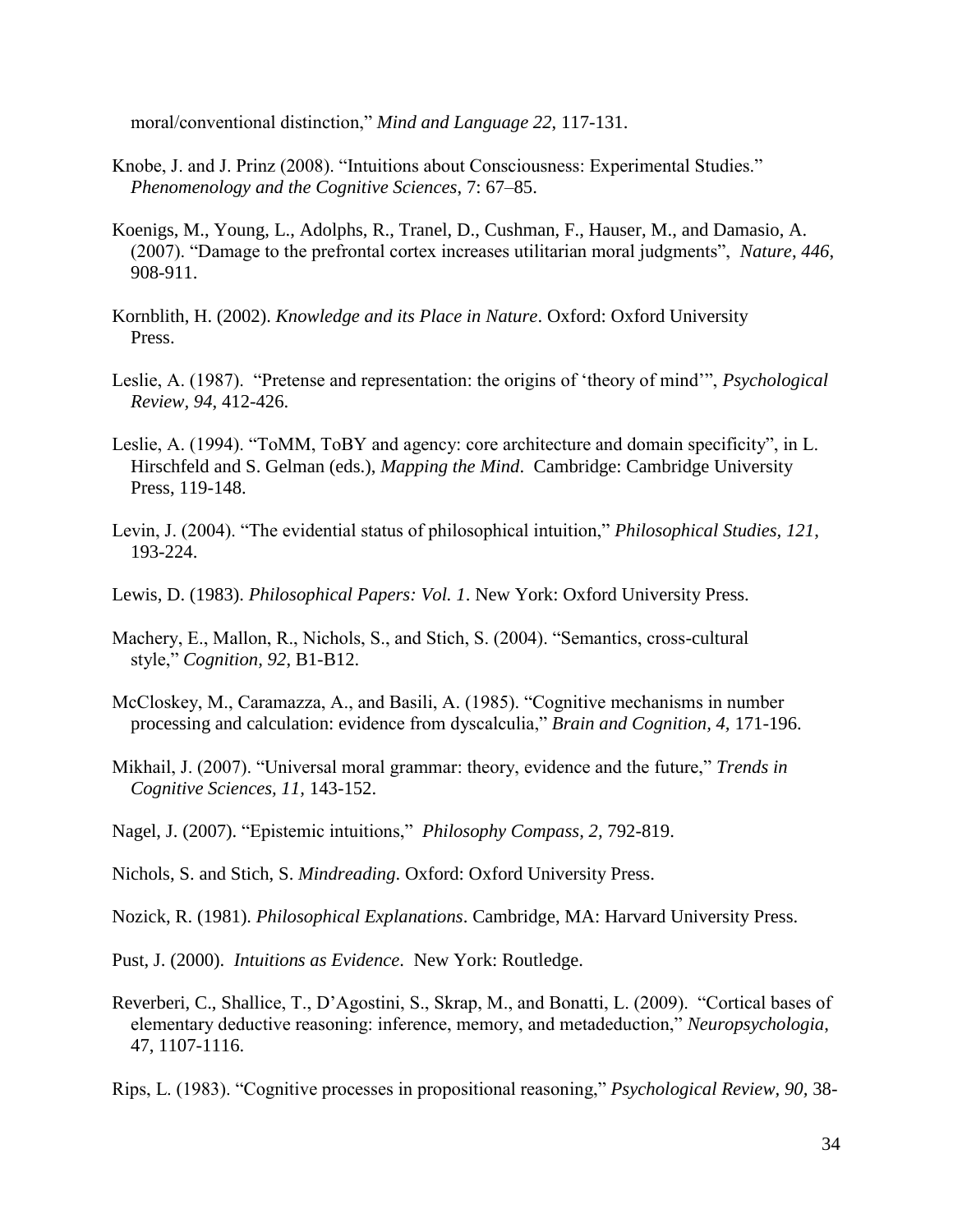- Rips, L. (1994). *The Psychology of Proof: Deductive Reasoning in Human Thinking.* MIT Press.
- Saxe, R., and Kanwisher, N. (2003). "People thinking about thinking people: the role of the temporo-parietal junction in 'theory of mind'," *Neuroimage, 19,* 1835-1842.
- Scholl, B., and Leslie, A. (2001). "Minds, modules and meta-analysis," *Child Development, 72*, 696-701.
- Searle, J. (1980). "Minds, brains, and programs," *Behavioral and Brain Sciences, 3*, 417-457.
- Smetana, J. (1993). "Understanding of social rules," in M. Bennett (ed.), *The Development of Social Cognition: The Child as Psychologist.* New York: Guilford Press.
- Sosa, D. (2006). "Scepticism about intuition," *Philosophy*, *81*, 633-647.
- Sosa, E. (1996). "Rational intuition: Bealer on its nature and epistemic status," *Philosophical Studies, 81*, 151-162.
- Sosa, E. (1998). "Minimal intuition," in M. DePaul and W. Ramsey (eds.), *Rethinking Intuition: The Psychology of Intuition and Its Role in Philosophical Inquiry*. Lanham, MD: Rowman and Littlefield.
- Sosa, E. (2006). "Intuitions and truth," in P. Greenough and M. Lynch (eds.), *Truth and Realism*. Oxford: Oxford University Press.
- Sosa, E. (2007). "Experimental philosophy and philosophical intuition," *Philosophical Studies, 132*, 99-107.
- Sripada, C. & Stich, S. 2006. "A framework for the psychology of norms," in P. Carruthers, S. Laurence & S. Stich (eds.), *The Innate Mind: Culture and Cognition*. Oxford: Oxford University Press.
- Swain, S., Alexander, J., and Weinberg, J. (2008). "The instability of philosophical intuitions: running hot and cold on truetemp," *Philosophy and Phenomenological Research*, *76*, 138-155.
- Sytsma, J., and Machery, E. (2009). "How to study folk intuitions about phenomenal consciousness," *Philosophical Psychology*, 22, 21-35.
- Tidman, P. (1996). "The justification of a priori intuitions," *Philosophy and Phenomenological Research, 56*, 161-171.
- Turiel, E. (1983). *The Development of Social Knowledge*. Cambridge: Cambridge University

 <sup>71.</sup>